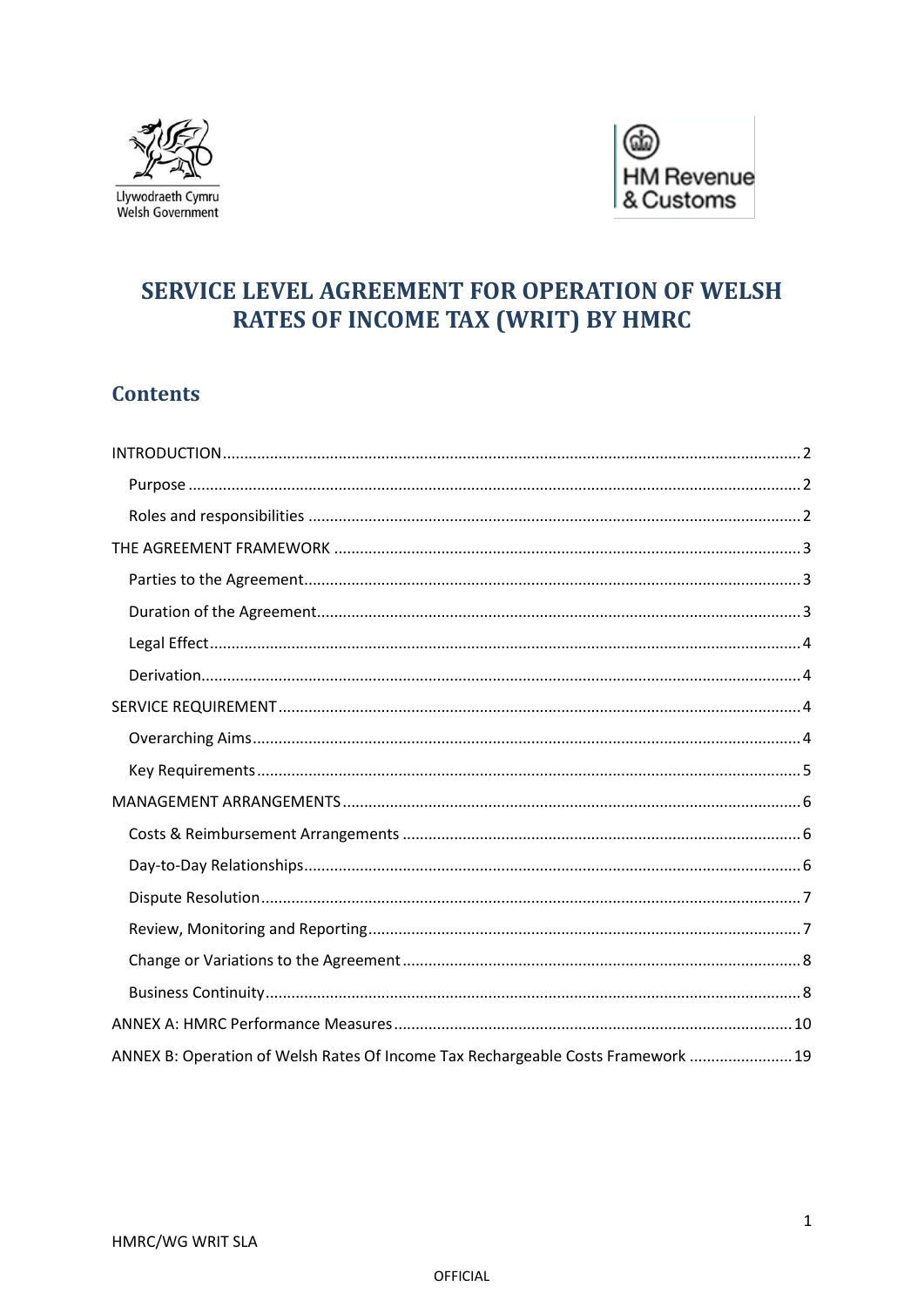# <span id="page-1-0"></span>**INTRODUCTION**

### <span id="page-1-1"></span>**Purpose**

- 1. The Government of Wales Act 2006 gives Senedd Cymru Welsh Parliament the power to set a Welsh basic, higher and additional rate of income tax to be charged on Welsh taxpayers (as defined in section 116E of the 2006 Act. Welsh rates of income tax (WRIT) remain part of the UK income tax system: it will continue to be administered by Her Majesty's Revenue and Customs (HMRC); and, responsibility for the Personal Allowance, tax base and tax reliefs remain reserved to the UK Parliament.
- 2. Forecast Welsh income tax receipts flow from HM Treasury into the Welsh Government's Consolidated Fund. This amount is reconciled annually against the amount of income tax that HMRC collects.
- 3. HMRC remain accountable for the collection and management of Welsh rates of income tax and need to be able to evidence that they are doing so in an efficient and effective manner.
- 4. The Welsh Government is required to meet any net additional costs incurred by the UK Government as a result of the introduction of WRIT.
- 5. The Welsh Government needs sufficient data from HMRC to:
	- Discharge its duties in respect of: forecasting, developing income tax policy, setting rates; and budgeting for any variance in Welsh income tax collected against forecasts; and
	- Assure itself of HMRC's efficiency and effectiveness in operating Welsh rates of Income tax.
- 6. This Service Level Agreement (Agreement) sets down the requirements, timescales and performance measures for the operation of Welsh rates of income tax which will ensure a consistent quality of service to Welsh taxpayers and allow HMRC and the Welsh Government to meet their respective responsibilities in respect of operating Welsh rates of income tax.

## <span id="page-1-2"></span>**Roles and responsibilities**

7. HMRC are responsible for the collection and management of the revenues from income tax by virtue of Section 5(1)(a) of the [Commissioners for Revenue and Customs Act](http://www.legislation.gov.uk/ukpga/2005/11/contents)  [2005.](http://www.legislation.gov.uk/ukpga/2005/11/contents) HMRC has appointed an Additional Accounting Officer with the overall responsibility for Welsh rates of income tax who is accountable for the performance of HMRC in establishing and operating Welsh income tax powers.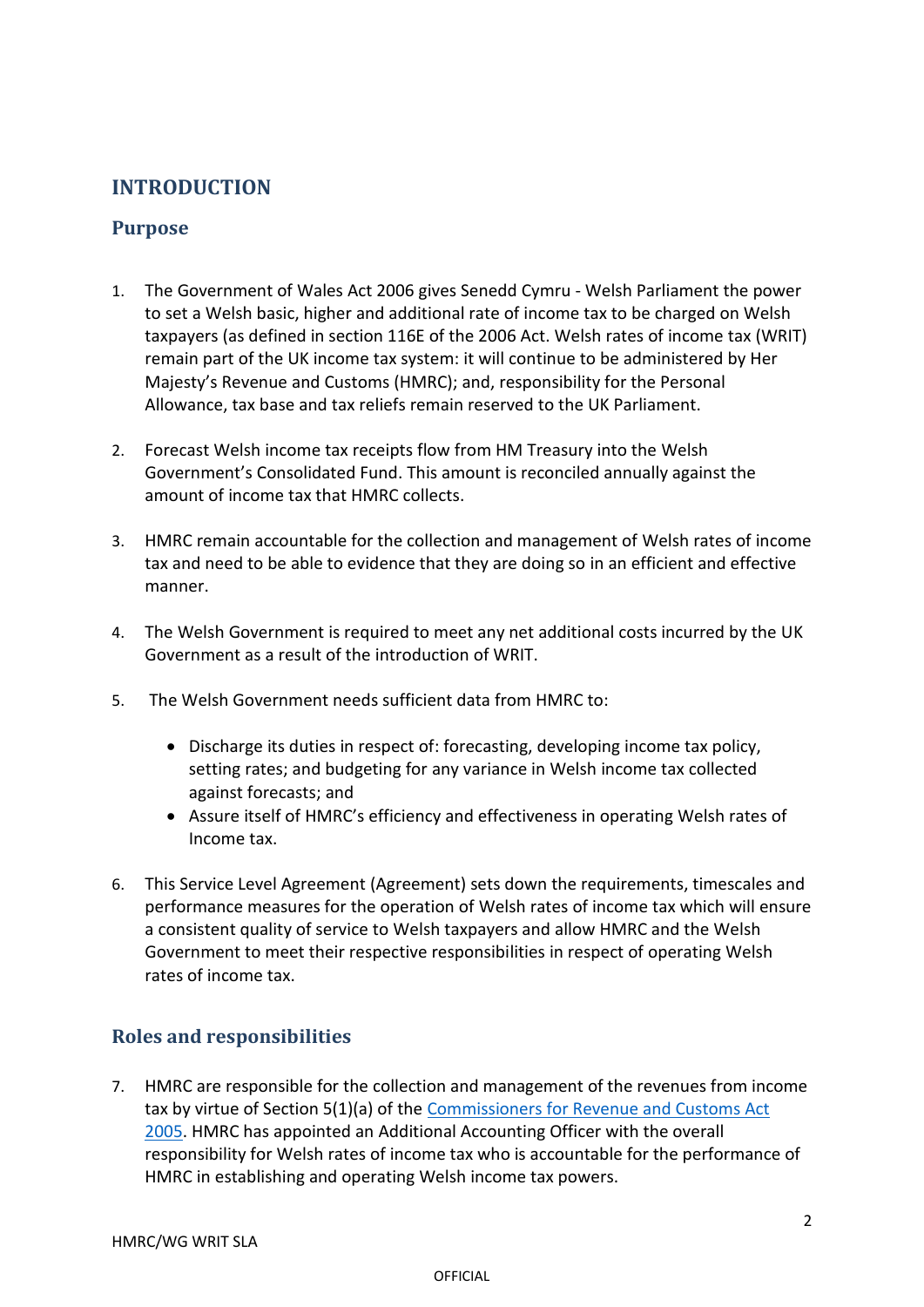- 8. Part 4A of the Government of Wales Act 2006 provides the Senedd with the power to set the Welsh Rates of Income Tax (WRIT), enabling it (the Senedd) to set a rate for a proportion of the income tax paid by Welsh taxpayers.
- 9. Each year the Senedd must pass a Welsh Rate Resolution, which will set the income tax rates to be applied for Welsh taxpayers. This must be made in the financial year prior to which the rates are due to apply.
- 10. The ability to change, add or remove income tax reliefs remains reserved to the UK Parliament.
- 11. The ability to define, change, add or remove types of income to which income tax can be applied also remains reserved to the UK Parliament.
- 12. Any issues of dispute about WRIT will be matters between Welsh taxpayers and HMRC.
- 13. Additionally, under the [Fiscal Framework](https://gov.wales/sites/default/files/publications/2018-11/agreement-on-welsh-government-fiscal-framework.pdf) agreed between the UK and Welsh Governments in 2016, the Welsh Government is required to reimburse the UK government for net additional costs wholly and necessarily incurred as a result of the administration of the Welsh income tax powers.
- 14. HMRC administers WRIT as part of wider UK income tax regime. It remains responsible for the preservation of customer data relating to WRIT and Welsh rates of income tax customers in line with its usual processes.
- 15. To that end, HMRC also retains responsibility as the [Data Controller](https://ico.org.uk/for-organisations/guide-to-data-protection/guide-to-the-general-data-protection-regulation-gdpr/key-definitions/controllers-and-processors/) for WRIT and adherence to wider data protection law, including the General Data Protection Regulation (GDPR) and the Data Protection Act (DPA) 2018, in line with its own organizational [Privacy Notice.](https://www.gov.uk/government/publications/data-protection-act-dpa-information-hm-revenue-and-customs-hold-about-you/data-protection-act-dpa-information-hm-revenue-and-customs-hold-about-you#data-protection-principles)

## <span id="page-2-0"></span>**THE AGREEMENT FRAMEWORK**

## <span id="page-2-1"></span>**Parties to the Agreement**

16. This Agreement is entered into between Her Majesty's Revenue and Customs and the Welsh Government.

## <span id="page-2-2"></span>**Duration of the Agreement**

17. Notwithstanding the date of signatures, this Agreement, and its preceding iteration, has effect from 6 April 2019. This document has no expiry date, but it will cease to have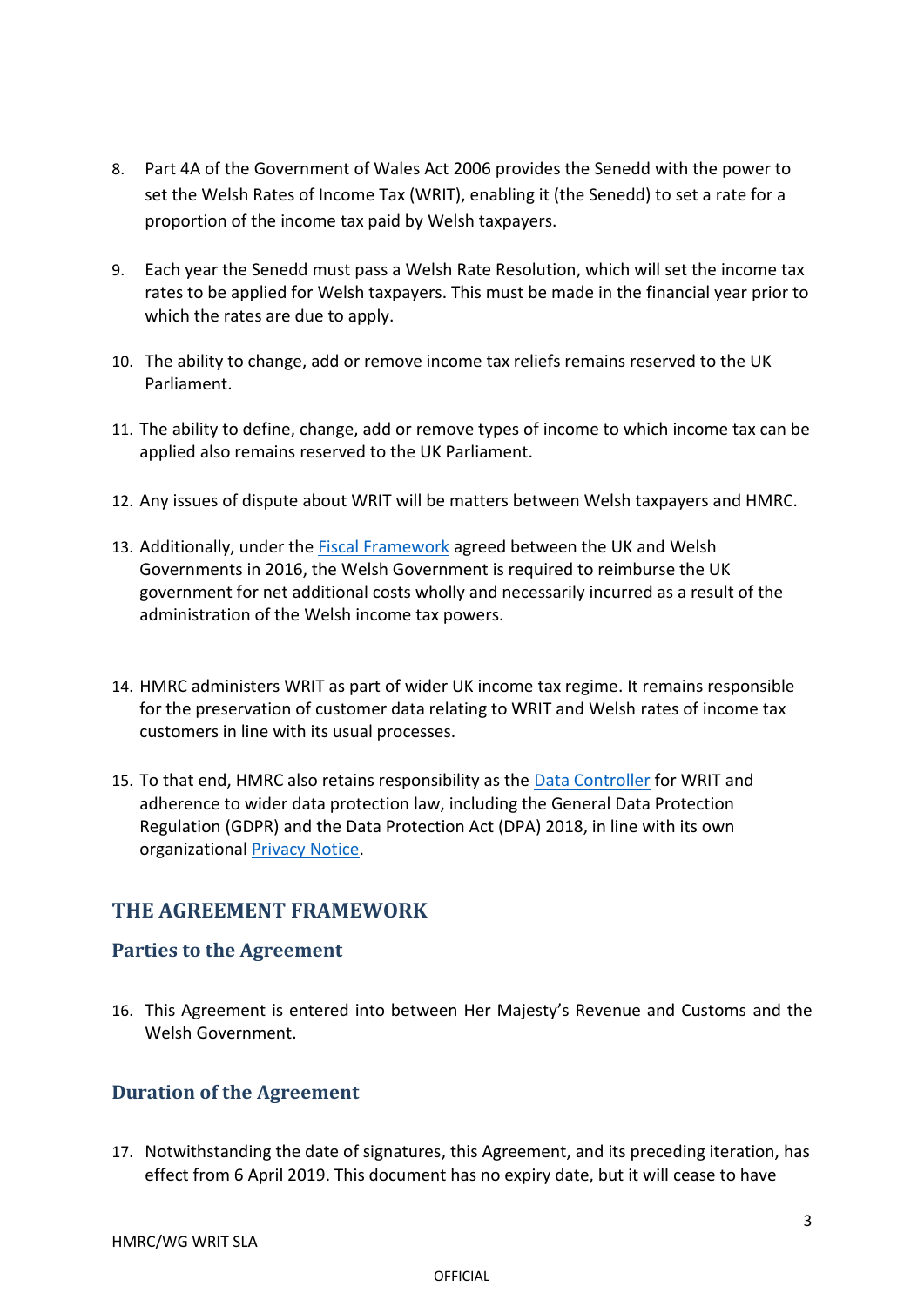effect if Welsh income tax powers are repealed. The document may be brought to an end by agreement between HMRC and the Welsh Government.

# <span id="page-3-0"></span>**Legal Effect**

18. This is an agreement between HMRC and the Welsh Government. It has no formal legal force. Nevertheless, both parties expect its terms to be followed. Arrangements for dealing with disputes are set out at paragraphs 35 – 37.

## <span id="page-3-1"></span>**Derivation**

- 19. HMRC and the Welsh Government have agreed an overarching [Memorandum of](https://gov.wales/docs/caecd/publications/180411-income-tax-memo-en.pdf)  [Understanding](https://gov.wales/docs/caecd/publications/180411-income-tax-memo-en.pdf) (MOU), which sets out HMRC and the Welsh Government's on-going respective responsibilities at an official level in relation to establishing and operating the Welsh income tax powers in an efficient and effective manner. It also provides the framework for inter-Government work at Ministerial and official level to oversee the establishment and operation of the Welsh income tax powers.
- 20. The Fiscal Framework agreed between the UK and Welsh Governments sets down that the Welsh Government will reimburse the UK government for net additional costs wholly and necessarily incurred as a result of the implementation and administration of the Welsh income tax powers.
- 21. This Agreement should be read in conjunction with the Memorandum of Understanding and the Fiscal Framework.

# <span id="page-3-2"></span>**SERVICE REQUIREMENT**

## <span id="page-3-3"></span>**Overarching Aims**

22. The overarching aims in respect of HMRC's administration of WRIT are that HMRC will:

- Identify the Welsh taxpayer population and collect from it the correct rates of Welsh income tax to ensure the Welsh Government receives the correct amount of income tax revenue each year;
- Account for the amount of Welsh income tax collected and report this in an extract of HMRC's Accounts to the Senedd each year;
- Continue to administer income tax for Welsh taxpayers, the employers of Welsh taxpayers and their payroll software providers in a manner equivalent to the service provided elsewhere in the UK;
- Provide the Welsh Government with sufficient and timely data to allow it to discharge its own duties in respect of Welsh rates of income tax; and
- Invoice the Welsh Government for agreed net additional costs wholly and necessarily incurred as a result of the administration of Welsh rates of income tax.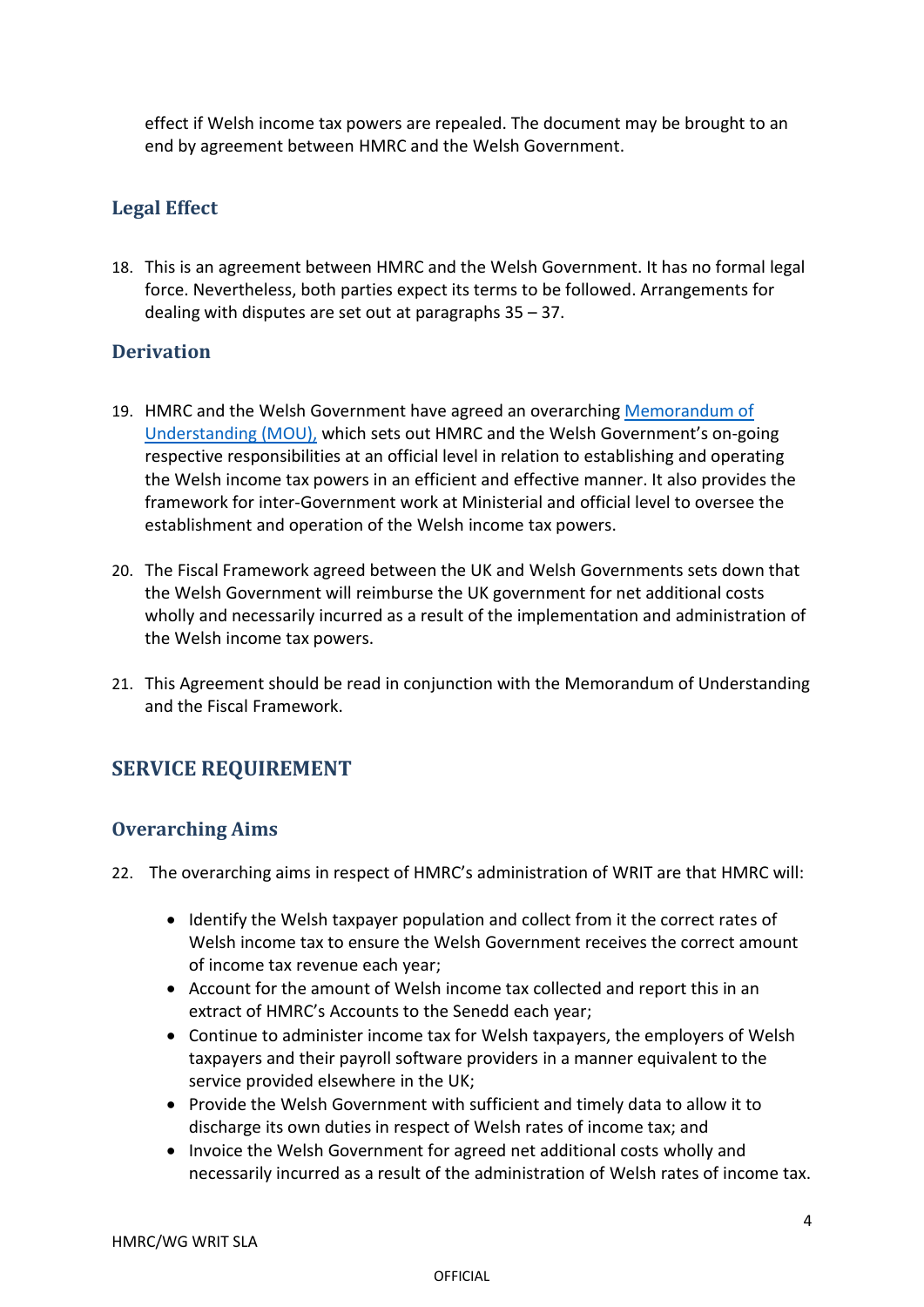## <span id="page-4-0"></span>**Key Requirements**

- 23. The following key requirements have been identified for HMRC's operation and administration of the Welsh income tax powers:
	- Identify and maintain an accurate and robust record of the Welsh income taxpayer population;
	- Apply the appropriate Welsh rates to the non-savings, non-dividend income of Welsh taxpayers to enable HMRC to collect and account for the correct amount of income tax revenue due to the Welsh Government;
	- Apply the same level of customer service, support and transparency to Welsh income taxpayers, and the employers of Welsh tax payers, as applied to income taxpayers in the rest of the UK;
	- Treat the Welsh and English languages equally in the provision of services related to the operation and administration of WRIT, in line with HMRC's own [Welsh](https://www.gov.uk/government/organisations/hm-revenue-customs/about/welsh-language-scheme)  [Language Scheme;](https://www.gov.uk/government/organisations/hm-revenue-customs/about/welsh-language-scheme)
	- Provide the Welsh Government with sufficient relevant and timely information and data to discharge its duties in respect of rate-setting and forecasting for Welsh income tax;
	- Provide the Welsh Government with sufficient relevant and timely information and data to discharge its duties in respect of cash management due to any change between forecast and collected amounts of Welsh income tax;
	- Provide the Welsh Government with sufficient relevant and timely information and data for assurance purposes and to budget effectively for any net additional costs to be recharged to the Welsh Government;
	- Apply risk based compliance activity to the collection of Welsh rates of income tax in the same way as is applied to the collection of income tax from taxpayers in the rest of the UK; and
	- Provide the Welsh Government with sufficient relevant and timely information and data to assure itself of the effective use of Welsh Government money in the administration of Welsh rates of income tax by the HMRC, including compliance and enforcement activity.
- 24. Performance measures in respect of these requirements are attached at [Annex A:](#page-9-0)  [HMRC Performance Measures.](#page-9-0)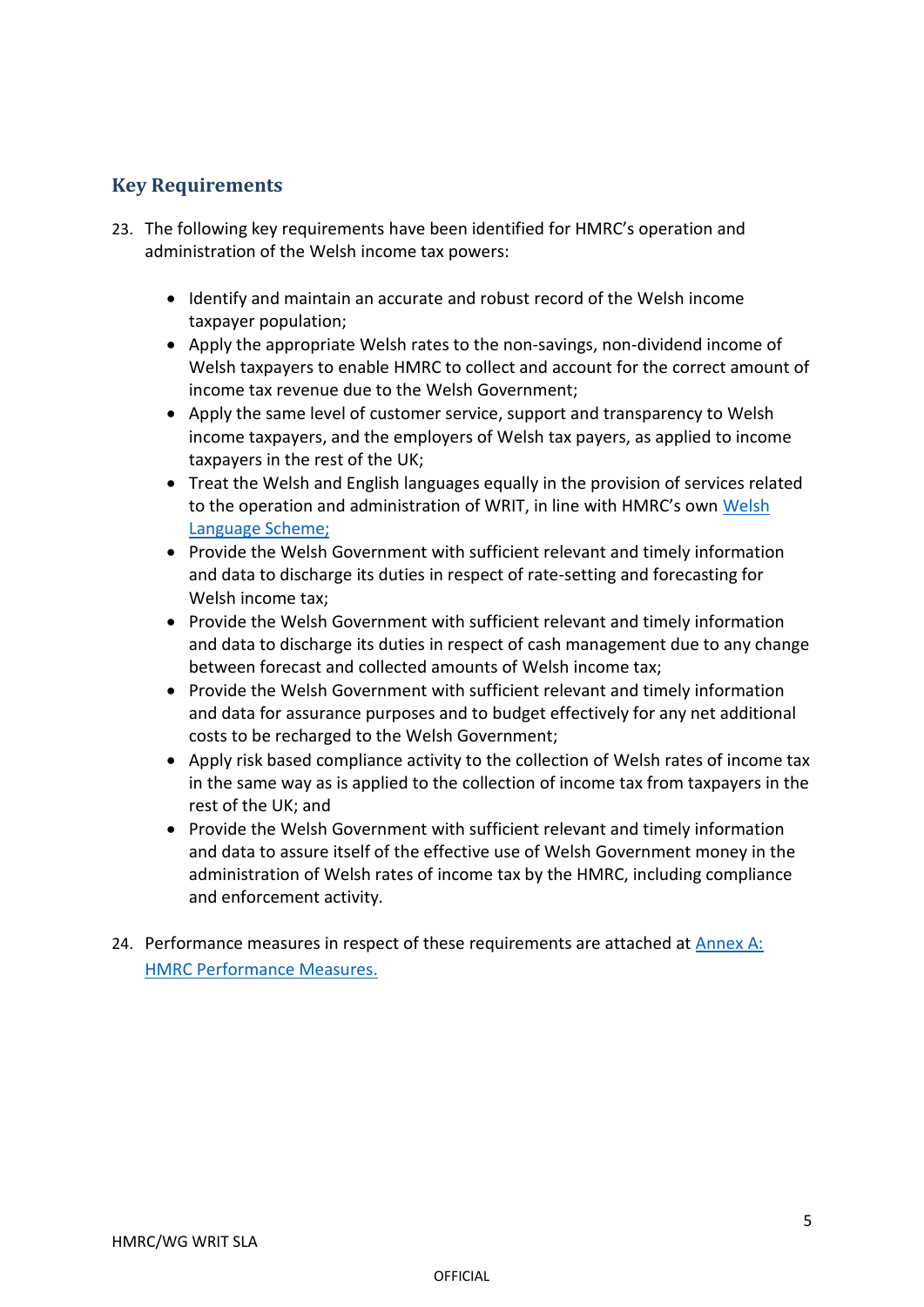# <span id="page-5-0"></span>**MANAGEMENT ARRANGEMENTS**

## <span id="page-5-1"></span>**Costs & Reimbursement Arrangements**

25. HMRC will recharge the Welsh Government for any net additional costs wholly and necessarily incurred as a result of the administration of the Welsh income tax powers. Any net additional costs will be charged on a full economic costs basis.

HMRC and the Welsh Government have developed a Framework Document ("Framework") identifying the known areas where net additional administrative costs will fall and identifying the information that HMRC will rely on to calculate these costs. This will be used as the basis for raising and agreeing invoices with the Welsh Government. This document will be kept up to date to ensure it continues to capture all areas of rechargeable work and is attached at [ANNEX B: Operation of Welsh](#page-18-0) Rates Of [Income Tax Rechargeable Costs Framework.](#page-18-0)

- 26. HMRC will invoice Welsh Government for costs incurred on a quarterly basis having first provided a detailed costs paper which been considered and agreed at the quarterly meetings identified at paragraph 38.
- 27. Welsh Government will make payment to HMRC within 30 days of the invoice date or within 30 days of receipt of the invoice if there is a delay of more than 5 days between invoice date and date of receipt.
- 28. Where required, accrual arrangements will be agreed in advance between HMRC and the Welsh Government for Quarter 4 payments (January – March) to ensure these payments are made in respect of the appropriate financial year.

## <span id="page-5-2"></span>**Day-to-Day Relationships**

- 29. It is expected that both parties will do all things reasonably within their power that are necessary or desirable to give effect to the spirit and intent of the Agreement.
- 30. Both parties are expected to act in good faith and use their best endeavours to resolve by agreement any disputes, differences or questions arising out of or relating to this Agreement.
- 31. Both parties will nominate a Single Point of Contact (SPoC) to oversee the day-to-day management of any matters relating to this Agreement.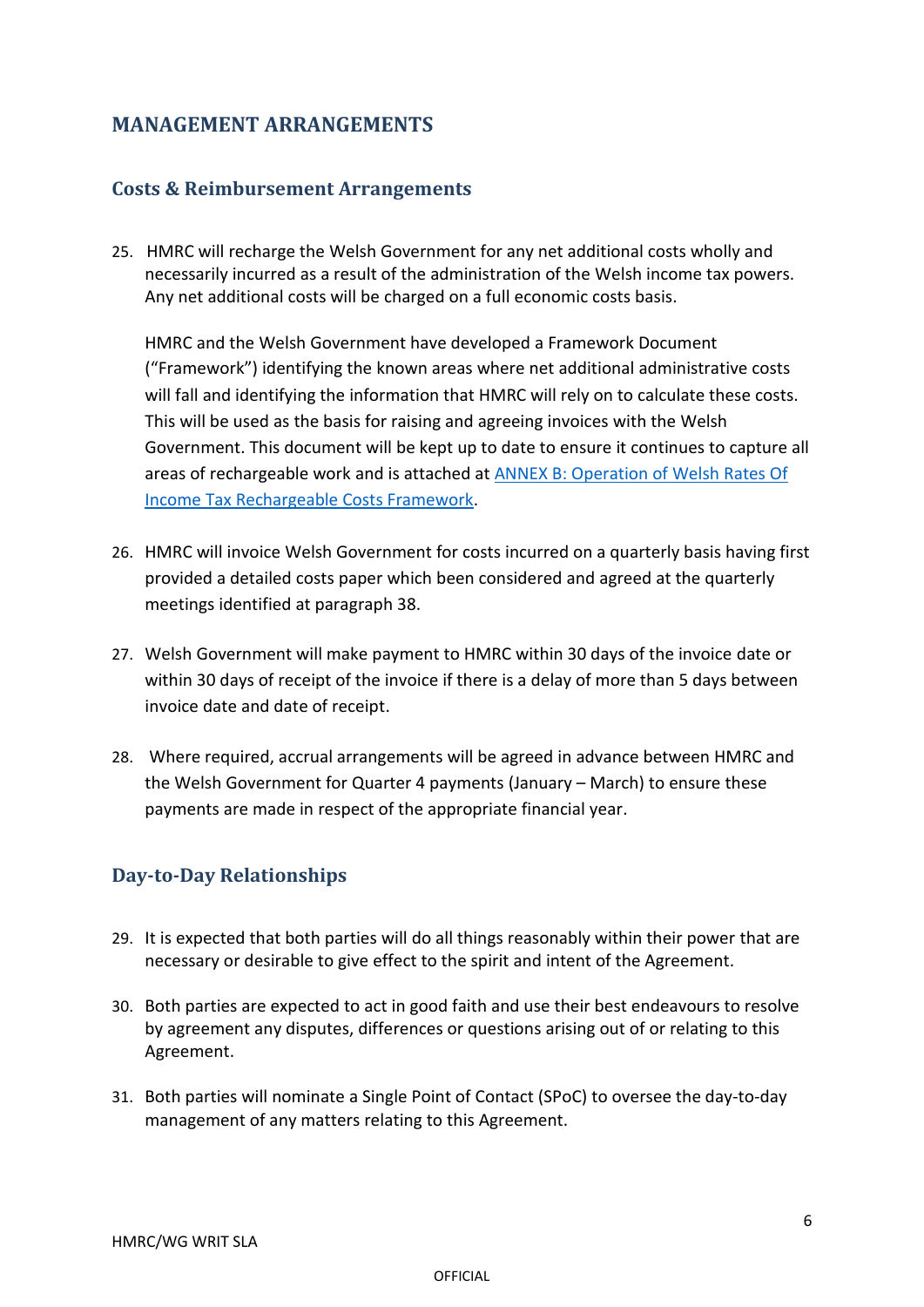- 32. Such matters will be handled in a pro-active and inclusive manner to ensure that the ongoing administration of WRIT continues at the required levels as set out in this Agreement.
- 33. When a dispute arises about the operation of this Agreement, or any variation or interpretation of this Agreement, both parties will initially seek to resolve this informally through the SPoCs. Where individual SPoCs cannot resolve any such dispute, they will refer it to the relevant Deputy Director in each organisation as Chairs of the Welsh Rates of Income Tax Board to seek a resolution.
- 34. If this does not resolve the issue, it will be referred to the signatories of this Agreement, who will work with the SPoCs and any other relevant individuals to resolve it.

## <span id="page-6-0"></span>**Dispute Resolution**

- 35. If the process set out above fails to secure resolution to any dispute between HMRC and the Welsh Government concerning the operation of this Agreement, or any variation or interpretation of this Agreement, the issue will be referred to the Additional Accountable Officers in HMRC and the Welsh Government.
- 36. In exceptional circumstances, where the dispute cannot be resolved by the above process, it is open to the Welsh Government to refer to the Minister for Finance and Trefnydd and HMRC to the relevant UK ministerial counterpart. The Joint Exchequer Committee provides Ministerial oversight of the programme of work, and will be the final arbiter in points of dispute.
- 37. Each SPoC will keep each other informed of any planned escalation, prior to the escalation happening.

### <span id="page-6-1"></span>**Review, Monitoring and Reporting**

- 38. The Welsh Rates of Income Tax Board will meet quarterly, chaired by the relevant Deputy Directors in each organisation (or their delegates). The SPoCs will agree the agenda and the Board will consider any relevant matters arising from the delivery of any aspect of this Agreement. This includes all business as usual activity around Welsh rates of income tax, across operations, compliance, data and policy. These will consider financial data provided by HMRC for this period, and so, should fall in line with the quarterly reporting and invoicing requirements.
- 39. Bi-annual meetings will be held between the signatories of the Agreement at which the overall effectiveness of this Agreement, and HMRC's performance against it will be kept under review.
- 40. HMRC will publish an Annual Welsh Rates of Income Tax Report each September, which will cover the activity it has undertaken in the preceding tax year relating to this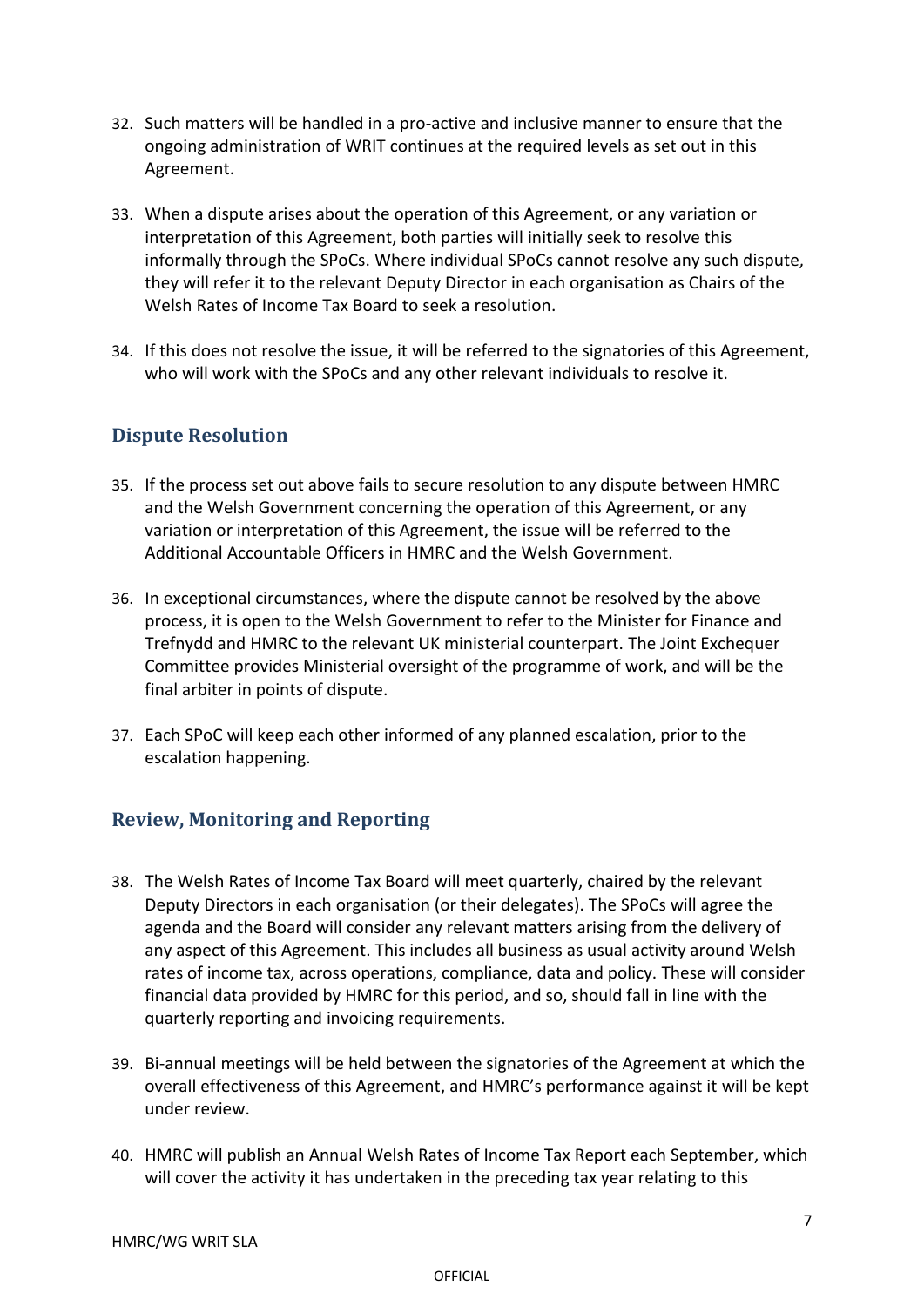Agreement and its performance measures. It will also provide the Welsh Government with in-year updates and the quarterly/monthly provision of information as set out in detail within the delivery and reporting schedule for each performance measure at Annex A.

- 41. This Agreement will be reviewed following the confirmation of UK and Welsh Government income tax rates and bands each year to review compliance with the stated aims and ensure that the Agreement remains fit for purpose. Any changes to the content of the Agreement arising from such a review will be marked by the issue of a new, dated, version number. While such a review will be led by the signatories to the Agreement and SPoCs, it will include input from subject matter experts and policy colleagues, as required.
- 42. It is open, however, for either party to request to review the Agreement at any stage.

### <span id="page-7-0"></span>**Change or Variations to the Agreement**

- 43. HMRC and the Welsh Government need to inform the other as soon as possible of any circumstances which might lead to the need for an alteration to the obligations of either party under this Agreement.
- 44. Any significant changes to the agreement shall be negotiated and signed-off by the signatory parties.
- 45. Any minor variations to the delivery of any of the subsidiary agreements (Annexes A and B) should, however, be able to be agreed between the identified SPoCs within HMRC and the Welsh Government.

## <span id="page-7-1"></span>**Business Continuity**

46. Both parties must inform the other immediately if any issue arises relating to business continuity in respect of the administration and collection of Welsh rates of income tax.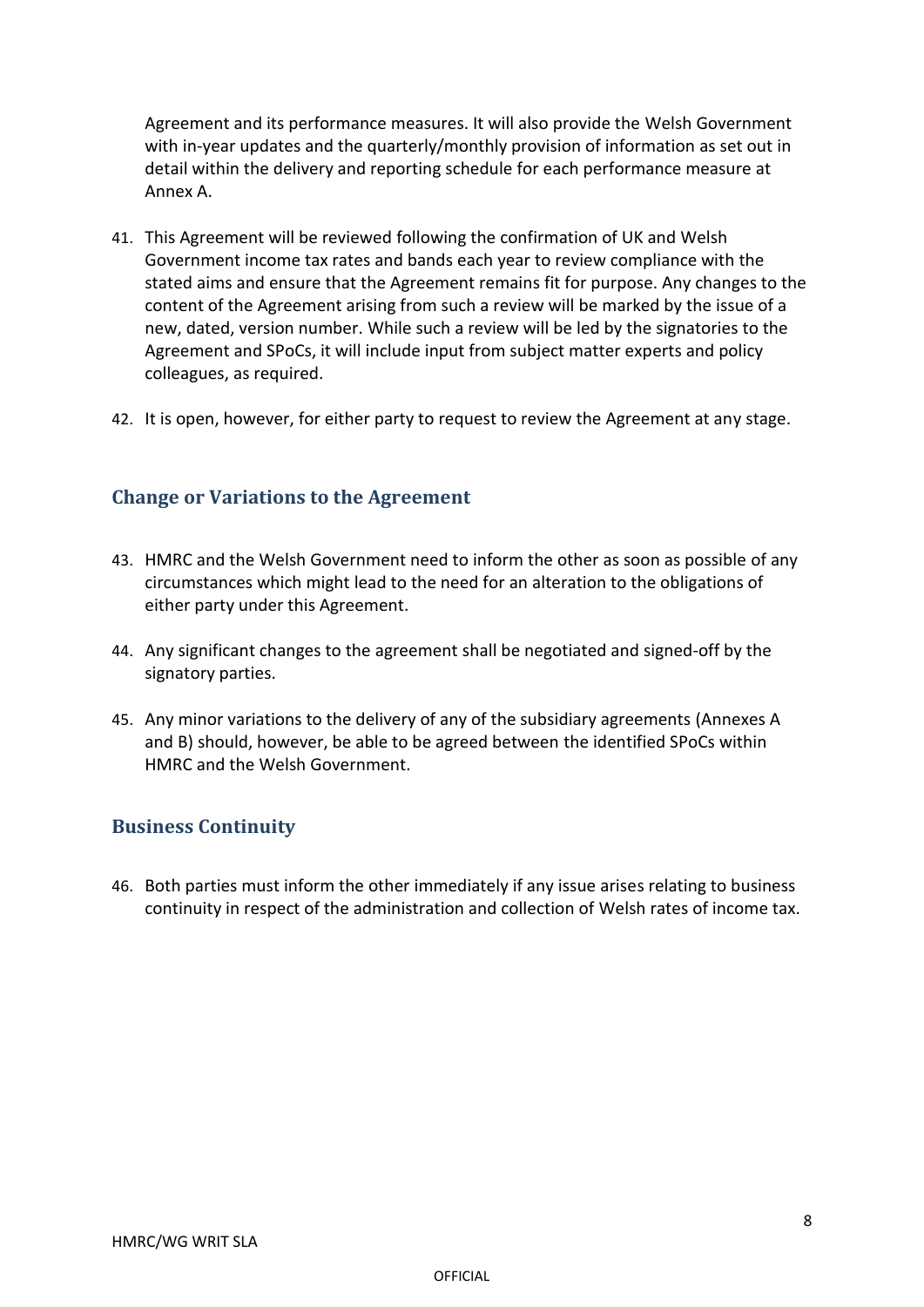*Signed on behalf of their relevant organisations:* 

De fillo

*Thou* 

**Andrew Jeffreys Carol Bristow** Welsh Government **HMRC** 

Director, Welsh Treasury **Director Individuals Policy** 

Date: 22 September 2020 Date: 29 September 2020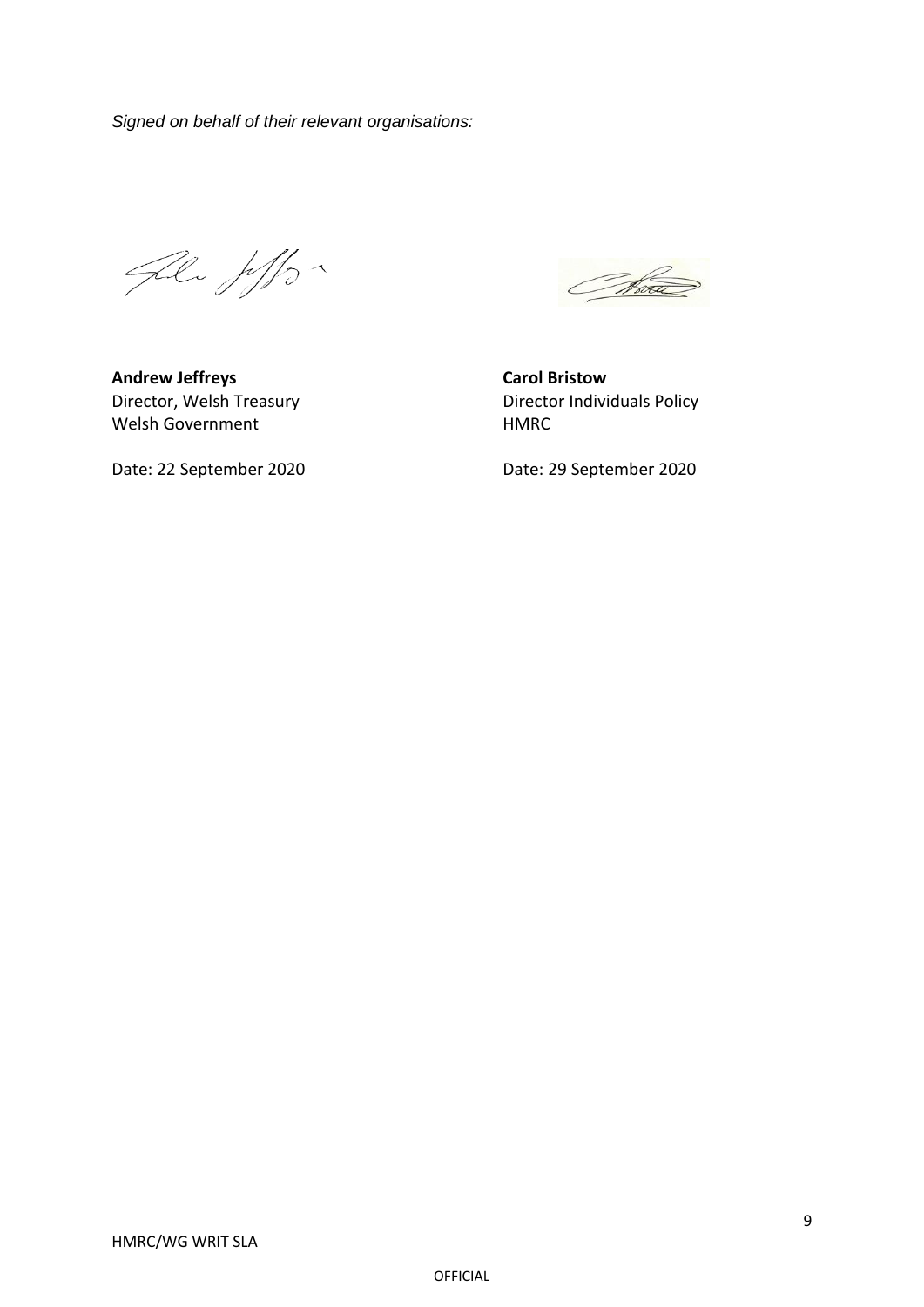<span id="page-9-0"></span>

|              | Requirement                                                                                 | <b>HMRC Measure</b>                                                                                                                                                                                                                                                                                                                                                                                                                                                                                                                                                                                                                                                                                                                                                                                                                                                                                                                                                                        | <b>Delivery and Reporting Schedule</b>                                                                                                                                                                                                                                                                                                                                             |
|--------------|---------------------------------------------------------------------------------------------|--------------------------------------------------------------------------------------------------------------------------------------------------------------------------------------------------------------------------------------------------------------------------------------------------------------------------------------------------------------------------------------------------------------------------------------------------------------------------------------------------------------------------------------------------------------------------------------------------------------------------------------------------------------------------------------------------------------------------------------------------------------------------------------------------------------------------------------------------------------------------------------------------------------------------------------------------------------------------------------------|------------------------------------------------------------------------------------------------------------------------------------------------------------------------------------------------------------------------------------------------------------------------------------------------------------------------------------------------------------------------------------|
| $\mathbf{1}$ | Identify and maintain an<br>accurate and robust record of<br>the Welsh taxpayer population. | HMRC annually provide an assessment of risk and planned<br>approach, based on Welsh Strategic Picture of Risk, to Welsh<br>taxpayer identification as a bespoke element of income tax<br>compliance activity. Additionally provide an annual report<br>on the outcome of that compliance activity once it has been<br>undertaken.                                                                                                                                                                                                                                                                                                                                                                                                                                                                                                                                                                                                                                                          | Strategic picture of risk provided to the<br>Welsh Government by August each year.<br>Annual compliance assessment and plan<br>$\bullet$<br>to address provided to Welsh Government<br>by July each year.<br>Summary of the compliance plan and<br>$\bullet$<br>outcome of activity report in HMRC's<br>annual Welsh rates of income tax report<br>published in September.         |
|              |                                                                                             | HMRC address data maintenance:<br>i) Comparison of HMRC UK-wide data set with third party<br>data sets e.g. the Welsh Electoral Register & credit<br>reference agencies, to corroborate address held by HMRC.<br>ii) Where individual addresses not corroborated by step (i)<br>comparison exercises using street/ town association and<br>postcode data with other third party and internal data<br>sources, to establish likely WTp status.<br>iii) Where corroboration of WTp status not achieved by<br>steps (i & ii) and identify and communication sent to target<br>individuals (PTA/email/letter) - i.e.:<br>potential Welsh taxpayers where HMRC holds an<br>$\bullet$<br>address outside of Wales but third party data<br>indicated a potential address in Wales; and,<br>individuals for whom HMRC hold a Welsh<br>correspondence address but a main address<br>elsewhere in the UK.<br>iv) Monitoring response to communications and resulting<br>changes in taxpayer address. | Timeframe for third party comparison<br>$\bullet$<br>exercise to be agreed annually by HMRC<br>and Welsh Government.<br>Welsh Government updated, in year, of<br>$\bullet$<br>outcome of comparison exercise and any<br>resulting further actions and timescales.<br>Detail and outcome of activity reported in<br>$\bullet$<br>HMRC's annual Welsh rates of income tax<br>report. |

# **ANNEX A: HMRC Performance Measures**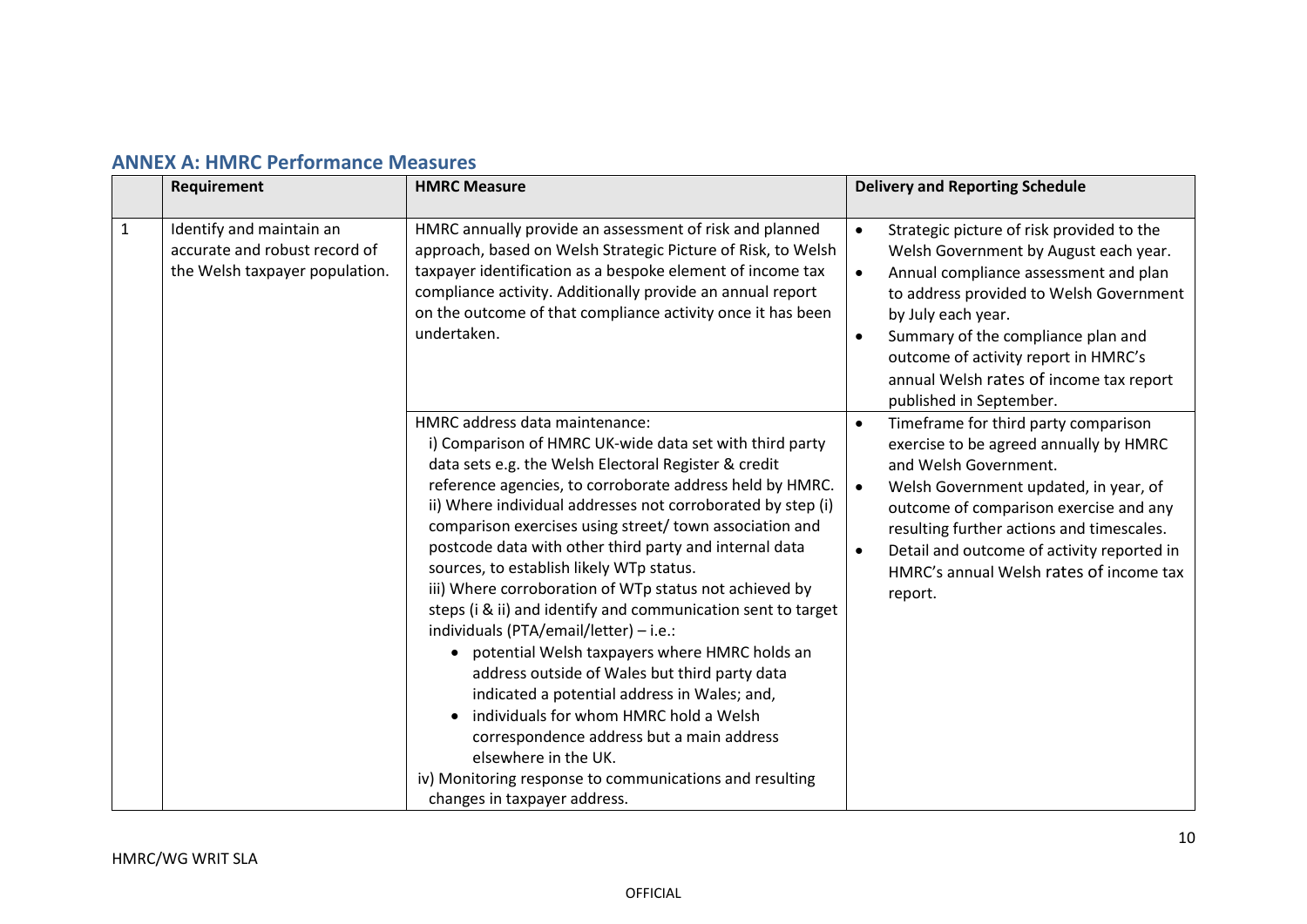|                       | Requirement                                                                                 | <b>HMRC Measure</b>                                                                                                                                                                                                                                                                                                                                                                                                                                 | <b>Delivery and Reporting Schedule</b>                                                                                                                                                                                                                                                                                                                                                                                  |
|-----------------------|---------------------------------------------------------------------------------------------|-----------------------------------------------------------------------------------------------------------------------------------------------------------------------------------------------------------------------------------------------------------------------------------------------------------------------------------------------------------------------------------------------------------------------------------------------------|-------------------------------------------------------------------------------------------------------------------------------------------------------------------------------------------------------------------------------------------------------------------------------------------------------------------------------------------------------------------------------------------------------------------------|
| $\mathbf{1}$<br>(ctd) | Identify and maintain an<br>accurate and robust record of<br>the Welsh taxpayer population. | Identification and correction of corrupted or blank addresses<br>within the potential Welsh taxpayer population:<br>• Cleansing incomplete or corrupt postcodes<br>identified from comparison exercise utilising<br>Ordinance Survey and Royal Mail<br>Updating records with corrupt or blank addresses<br>using third party data<br>Identifying and correcting customer records with a<br>Welsh address but a blank and/or incomplete<br>postcode. | Timeframe for address cleansing exercises<br>$\bullet$<br>to be agreed annually by HMRC and Welsh<br>Government.<br>Welsh Government updated, in year, on<br>$\bullet$<br>the outcome of address cleansing<br>exercises and any resulting further actions<br>and timescales, in year.<br>Detail and outcome of activity reported in<br>$\bullet$<br>HMRC's annual Welsh rates of income tax<br>report.                  |
|                       |                                                                                             | In-year changes to Welsh Address Flag status (monthly).                                                                                                                                                                                                                                                                                                                                                                                             | Monthly breakdown provided in Quarterly<br>$\bullet$<br>Business Intelligence Reports (July,<br>October, January, April).<br>Annual Business Intelligence Report<br>$\bullet$<br>provided in May and published in HMRC's<br>annual Welsh rates of income tax report.                                                                                                                                                    |
|                       |                                                                                             | Conservation of accuracy of 'C' code application on records<br>with Welsh/English Borders postcodes.                                                                                                                                                                                                                                                                                                                                                | Timeframe for border post code accuracy<br>$\bullet$<br>exercise to be agreed annually by HMRC<br>and Welsh Government by the start of the<br>tax year.<br>Welsh Government updated, in year, on<br>$\bullet$<br>outcome of conservation exercise and any<br>resulting further actions and timescales.<br>Detail and outcome of activity reported in<br>$\bullet$<br>HMRC's annual Welsh rates of income tax<br>report. |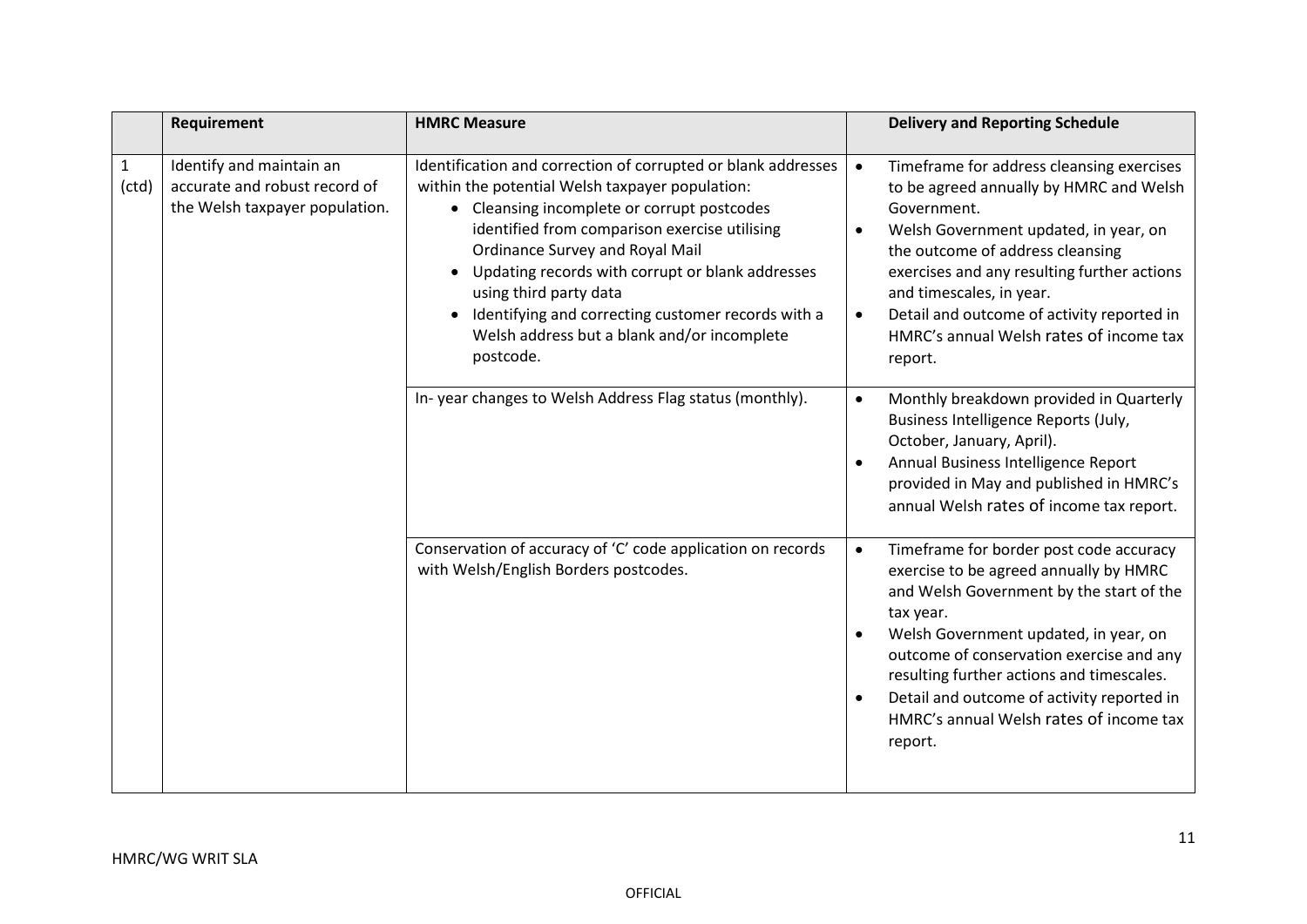|                       | Requirement                                                                                                                                                           | <b>HMRC Measure</b>                                                                                                                                                                                                                                                                                     | <b>Delivery and Reporting Schedule</b>                                                                                                                                                                                                                               |
|-----------------------|-----------------------------------------------------------------------------------------------------------------------------------------------------------------------|---------------------------------------------------------------------------------------------------------------------------------------------------------------------------------------------------------------------------------------------------------------------------------------------------------|----------------------------------------------------------------------------------------------------------------------------------------------------------------------------------------------------------------------------------------------------------------------|
| $\mathbf{1}$<br>(ctd) | Identify and maintain an<br>accurate and robust record of<br>the Welsh taxpayer population.                                                                           | Ongoing process to ensure accuracy of 'C' codes on Welsh<br>taxpayers.                                                                                                                                                                                                                                  | Confirmation of activity and outcome in<br>HMRC's annual Welsh rates of income tax<br>report.                                                                                                                                                                        |
|                       |                                                                                                                                                                       | Quality Management checks on postcode data supporting<br>the identification of Welsh taxpayers.                                                                                                                                                                                                         | Timeframe for post code quality<br>$\bullet$<br>management check to be agreed annually<br>by HMRC & WG by the start of the tax year<br>Detail and outcome of activity reports in<br>$\bullet$<br>HMRC's annual Wels income tax report.                               |
|                       |                                                                                                                                                                       | Ongoing process to provide taxpayers' residency statuses to<br>Pensions Providers for Relief At Source (RAS) pensions.                                                                                                                                                                                  | Update provided to WG following key<br>$\bullet$<br>business events.                                                                                                                                                                                                 |
| $\overline{2}$        | Collect and account for Welsh<br>income tax revenues at Welsh<br>income tax rates.                                                                                    | Publication of Welsh income tax receipts in HMRC Annual<br>Accounts (published in July of each year & audited by NAO)<br>Publication of rUK income tax receipts (equivalent figure for<br>non-savings, non-dividends income).<br>Note - The WRIT outturn for 2019/20 will be available in July<br>2021. | HMRC Annual Report published in July.<br>$\bullet$<br>We expect to develop a HMRC Welsh<br>$\bullet$<br>income tax statistics publication, to follow<br>publication of HMRC'S Annual Accounts.<br>We will involve WG as we develop this<br>publication.              |
|                       |                                                                                                                                                                       | Extract of HMRC Accounts provided to the Senedd and<br>Welsh Ministers.                                                                                                                                                                                                                                 | Provided annually, with HMRC annual<br>$\bullet$<br>Welsh rates of income tax report in<br>September.                                                                                                                                                                |
| 3                     | Apply the same level of<br>customer service, support and<br>transparency to Welsh income<br>taxpayers as is applied to<br>income tax payers in the rest of<br>the UK. | Telephony (monthly)**<br>• Total Calls = Number of calls received via the<br>designated WRIT telephone line.<br>Interactive Voice Response (IVR) (Intelligent<br>Telephony) % deflected                                                                                                                 | Monthly breakdown provided in Quarterly<br>$\bullet$<br>Business Intelligence Reports (July,<br>October, January, April).<br>Annual Business Intelligence Report<br>$\bullet$<br>provided in May and published in HMRC's<br>annual Welsh rates of income tax report. |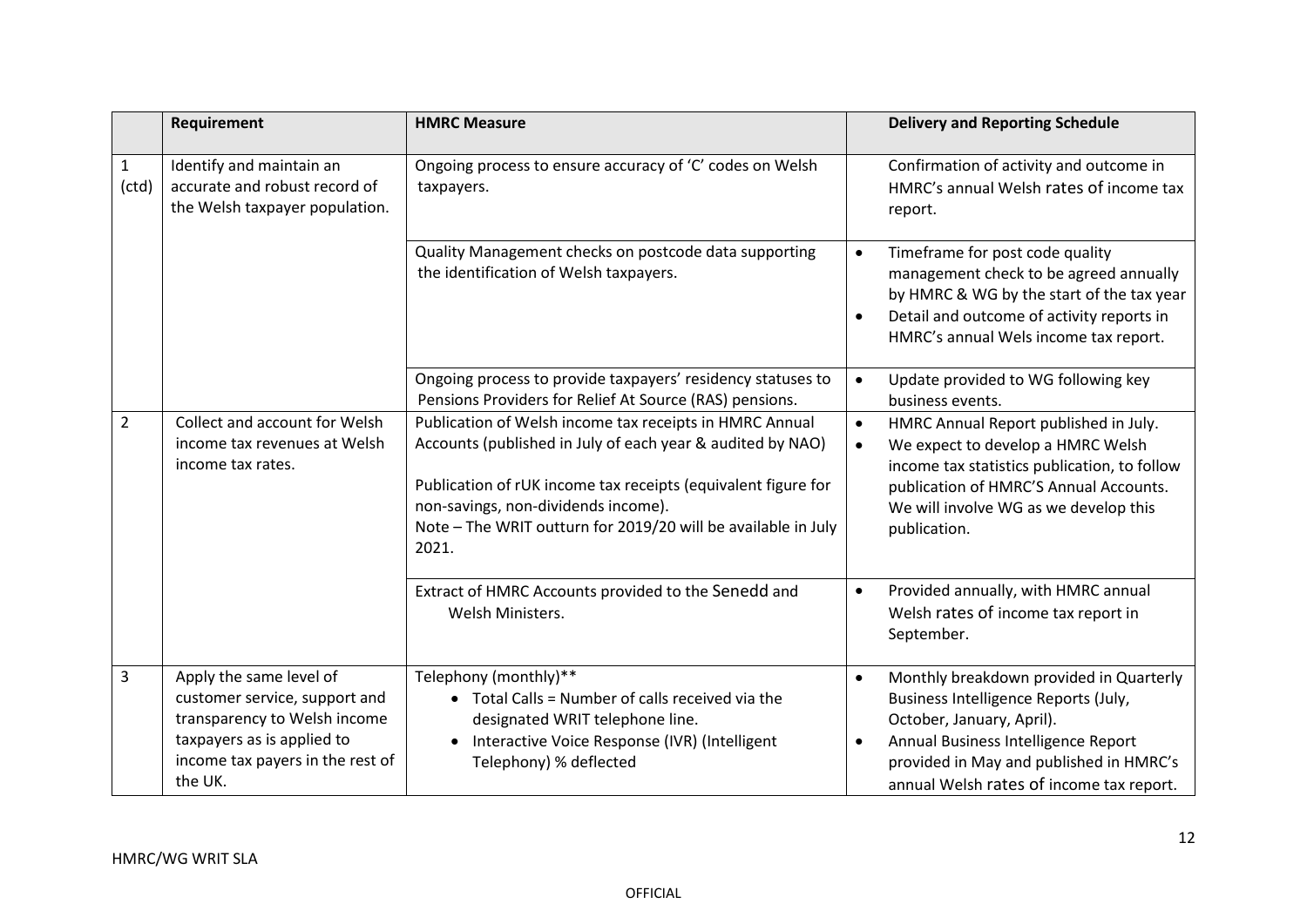|            | Requirement                                                                                                                                                           | <b>HMRC Measure</b>                                                                                                                                                                                                                          | <b>Delivery and Reporting Schedule</b>                                                                                                                                                                                                                                 |
|------------|-----------------------------------------------------------------------------------------------------------------------------------------------------------------------|----------------------------------------------------------------------------------------------------------------------------------------------------------------------------------------------------------------------------------------------|------------------------------------------------------------------------------------------------------------------------------------------------------------------------------------------------------------------------------------------------------------------------|
| 3<br>(ctd) | Apply the same level of<br>customer service, support and<br>transparency to Welsh income<br>taxpayers as is applied to<br>income tax payers in the rest of<br>the UK. | Telephony (monthly)** (ctd)<br>• Answered, total number answered by an HMRC<br>advisor.<br>Average Queue time of Answered call<br>Abandoned in Queue, total number of calls<br>Average Wait Before Abandoned<br>Overall WRIT calls %handled. |                                                                                                                                                                                                                                                                        |
|            |                                                                                                                                                                       | Post (monthly)**<br>• Number of Welsh rates of income tax post<br>received.<br>Number of Welsh rates of income tax post<br>answered.                                                                                                         | Monthly breakdown provided in Quarterly<br>$\bullet$<br>Business Intelligence Reports (July,<br>October, January, April).<br>Annual Business Intelligence Report<br>$\bullet$<br>provided in April and published in HMRC's<br>annual Welsh rates of income tax report. |
|            |                                                                                                                                                                       | Complaints (monthly)**<br>• Number of Welsh rates of income tax complaints<br>received<br>Number of Welsh rates of income tax complaints<br>answered<br>Complaint category<br><b>Complaint Status</b>                                        | As above.<br>$\bullet$                                                                                                                                                                                                                                                 |
|            |                                                                                                                                                                       | Online calculators which rely on income tax rates and<br>thresholds are accurate for Welsh taxpayers.                                                                                                                                        | Reviewed annually and updated, as<br>$\bullet$<br>required, for start of tax year<br>Detail and outcome of activity reported in<br>HMRC's annual Welsh rates of income tax<br>report.                                                                                  |
|            |                                                                                                                                                                       | Tax tables issued to digitally exempt employers reflect<br>Welsh rates and thresholds.                                                                                                                                                       | Annual exercise following confirmation of<br>$\bullet$<br>Welsh rate and thresholds - activity and<br>outcome reported in HMRC's annual<br>Welsh rates of income tax report.                                                                                           |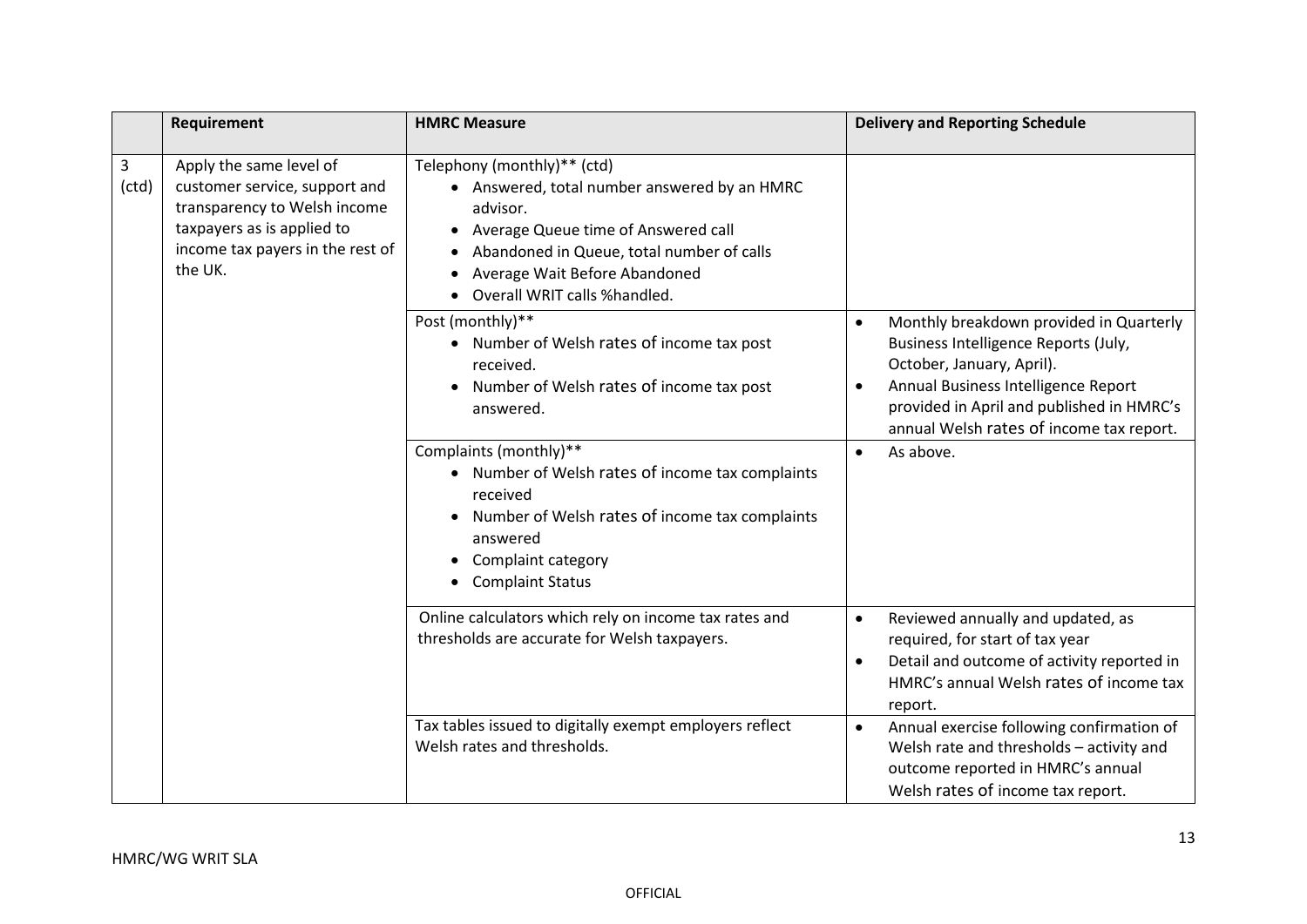|            | Requirement                                                                                                                                                           | <b>HMRC Measure</b>                                                                                                                             | <b>Delivery and Reporting Schedule</b>                                                                                                                                                                                                                                   |
|------------|-----------------------------------------------------------------------------------------------------------------------------------------------------------------------|-------------------------------------------------------------------------------------------------------------------------------------------------|--------------------------------------------------------------------------------------------------------------------------------------------------------------------------------------------------------------------------------------------------------------------------|
| 3<br>(ctd) | Apply the same level of<br>customer service, support and<br>transparency to Welsh income<br>taxpayers as is applied to<br>income tax payers in the rest of<br>the UK. | Outputs to individual Welsh taxpayers (i.e. P2 coding notices<br>and Annual Tax Summary) accurately reflect Welsh rates of<br>income tax.       | Ongoing assurance processes undertaken<br>$\bullet$<br>with activity and outcomes reported in<br>HMRC's annual Welsh rates of income tax<br>report.                                                                                                                      |
|            |                                                                                                                                                                       | HMRC small business payroll tools amended for Welsh rates<br>of income tax.                                                                     | Annual exercise, following confirmation of<br>$\bullet$<br>Welsh rate and thresholds - activity and<br>outcome reported in HMRC's annual<br>Welsh rates of income tax report.                                                                                            |
|            |                                                                                                                                                                       | Personal taxation guidance available to a Welsh taxpayer on<br>GOV.UK is commensurate to that available to a taxpayer in<br>the rest of the UK. | Reviewed annually and updated, as<br>$\bullet$<br>required, for start of tax year.<br>Welsh Government updated, in year, of<br>actions taken.<br>Detail and outcome of activity reported in<br>HMRC's annual Welsh rates of income tax<br>report.                        |
|            |                                                                                                                                                                       | Summary of usage of HMRC's Welsh Language Service                                                                                               | Summary including number of email<br>$\bullet$<br>enquiries, calls and letters will be provided<br>in the HMRC annual Welsh rates of income<br>tax report                                                                                                                |
| 4          | Provide the Welsh Government<br>with sufficient relevant and<br>timely information and data for<br>rate-setting and forecasting for<br>Welsh rates of income tax.     | Provision of the Public Use Tape income tax data for CY(-2).                                                                                    | Annually - the delivery date will be<br>$\bullet$<br>determined by the end of January each<br>year (the expectation for normal delivery<br>is by mid to late April).<br>Detail and outcome of activity reported in<br>HMRC's annual Welsh rates of income tax<br>report. |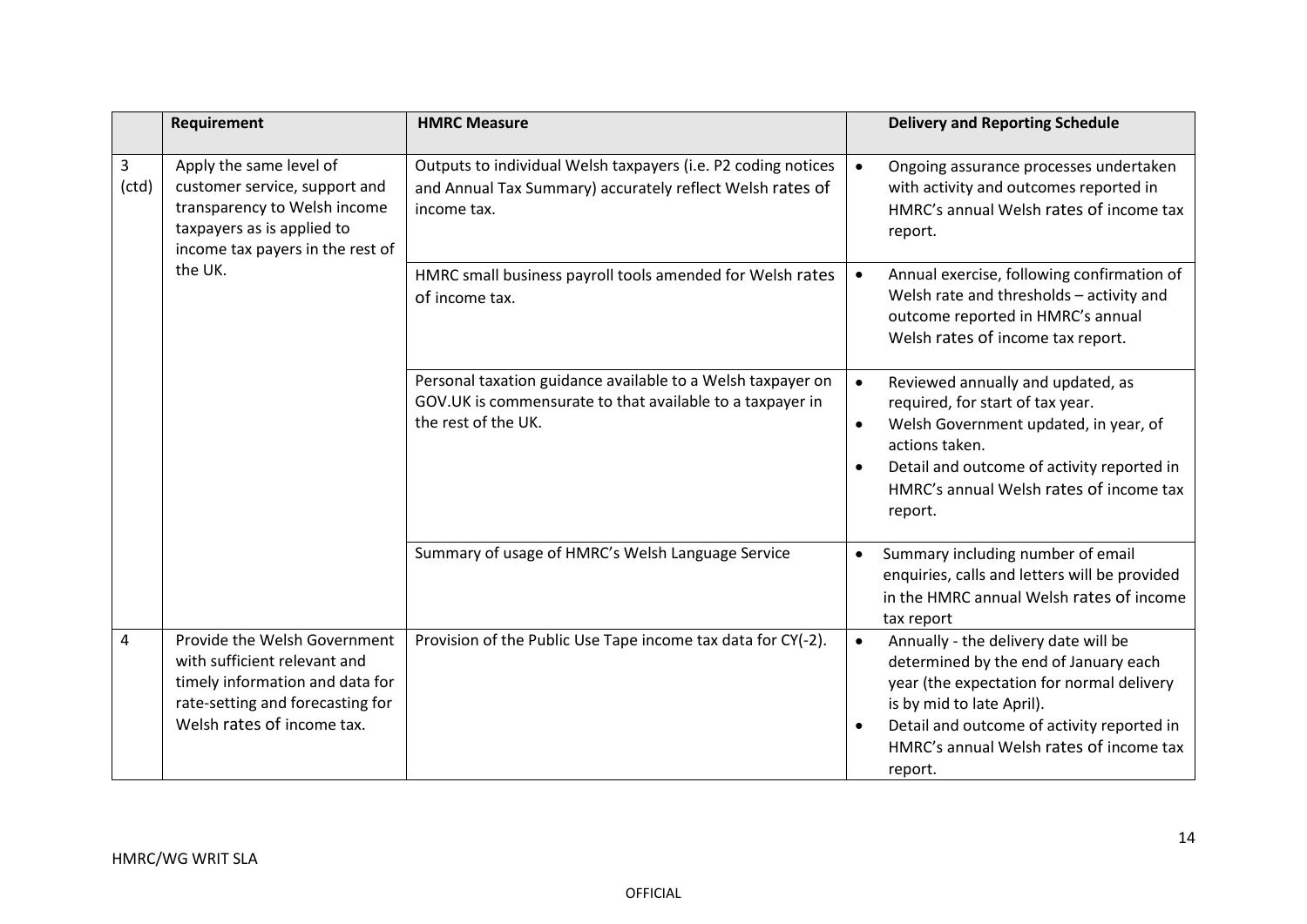|   | Requirement                                                                                                                                                                                                                                    | <b>HMRC Measure</b>                                                                                                                                                                                                                                                                                                                                                                           | <b>Delivery and Reporting Schedule</b>                                                                                                                                                                                                     |
|---|------------------------------------------------------------------------------------------------------------------------------------------------------------------------------------------------------------------------------------------------|-----------------------------------------------------------------------------------------------------------------------------------------------------------------------------------------------------------------------------------------------------------------------------------------------------------------------------------------------------------------------------------------------|--------------------------------------------------------------------------------------------------------------------------------------------------------------------------------------------------------------------------------------------|
| 5 | Provide the Welsh Government<br>with sufficient relevant and<br>timely information and data to<br>discharge its duties in respect<br>of cash management due to<br>any change between forecast<br>and collected amounts of<br>Welsh income tax. | Monthly liabilities reported by employers for Welsh<br>taxpayers in employment (i.e. those within the PAYE system<br>with 'C' code identifier at that point in time).                                                                                                                                                                                                                         | Monthly provision of previous month's<br>$\bullet$<br>liabilities synchronised to publication of<br>monthly UK income tax receipts data.<br>Detail of activity reported in HMRC's<br>$\bullet$<br>annual Welsh rates of income tax report. |
|   |                                                                                                                                                                                                                                                | Welsh Government and HMRC will also:<br>• explore further how outturn Welsh income tax<br>receipts may vary from both forecast and reported<br>in year liabilities; and,<br>periodically review data provided to Welsh<br>Government to check whether monthly employer<br>RTI data on Welsh taxpayer liabilities remains the<br>best way to meet Welsh Government real time data<br>needs.*** | Ongoing engagement between Welsh<br>$\bullet$<br>Government and HMRC through the<br>analytical working group.<br>Detail of activity and outcomes reporting<br>$\bullet$<br>in HMRC's annual Welsh rates of income<br>tax report.           |
| 6 | Provide the Welsh Government<br>with sufficient relevant and<br>timely information for<br>assurance purposes and to<br>budget effectively for any net<br>additional administrative costs<br>to be recharged to the Welsh<br>Government.        | Rechargeable costs framework kept up to date to cover all<br>identified and anticipated administrative costs                                                                                                                                                                                                                                                                                  | Ongoing engagement between WG and<br>$\bullet$<br>HMRC.<br>Detail of activity and outcomes reporting<br>$\bullet$<br>in HMRC's annual Welsh rates of income<br>tax report.                                                                 |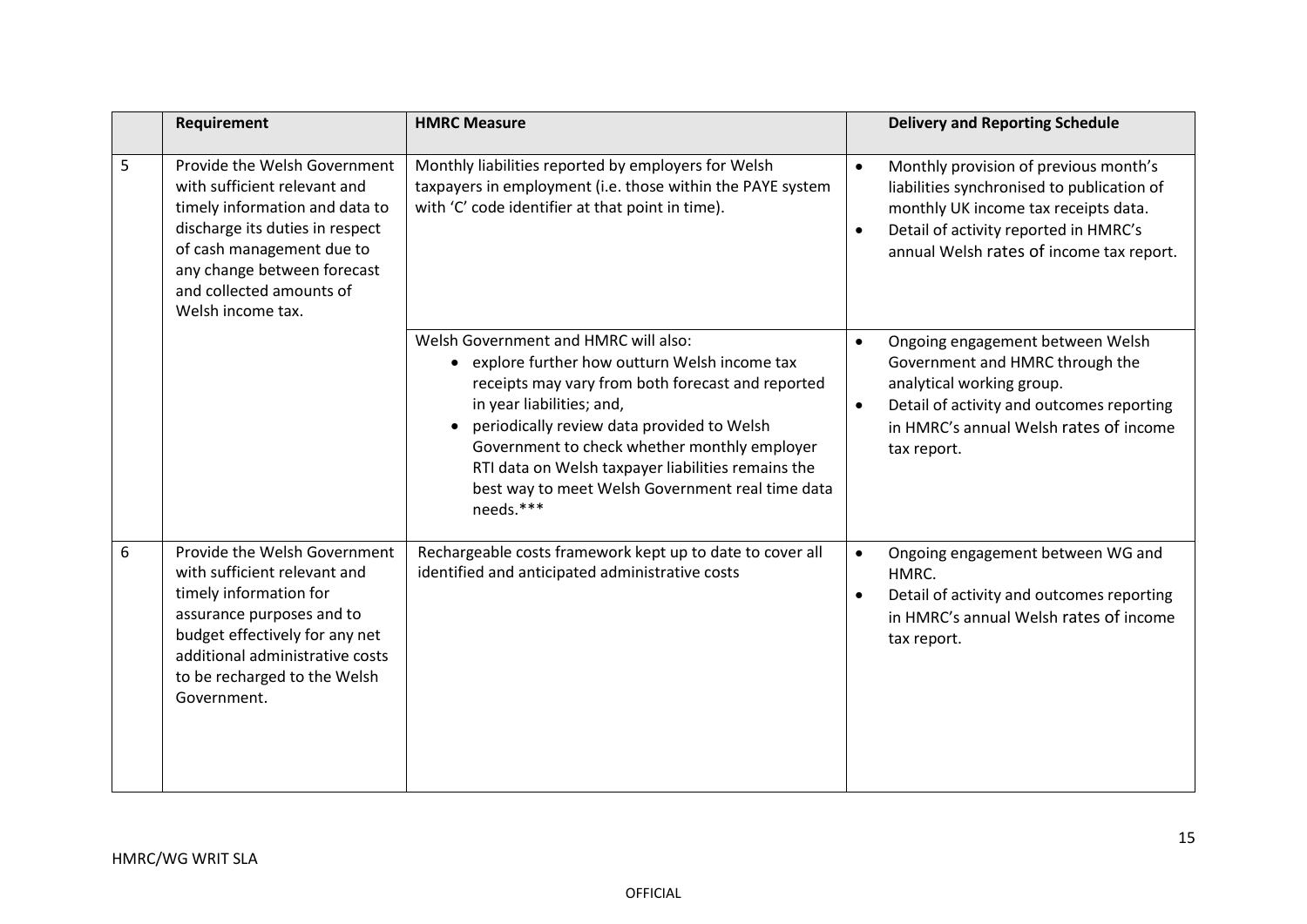|   | Requirement                                                                                                                                                                                                                                                                                                       | <b>HMRC Measure</b>                                                                                                                                                                                                                                                                                                                                                                                                                                                                                                                                                                                                                                                                                                                                                                                                                                                                                                                                                                                                                                                                                                                                                                                                                                                                                                                                                                              | <b>Delivery and Reporting Schedule</b>                                                                                                                                                                                                                                           |
|---|-------------------------------------------------------------------------------------------------------------------------------------------------------------------------------------------------------------------------------------------------------------------------------------------------------------------|--------------------------------------------------------------------------------------------------------------------------------------------------------------------------------------------------------------------------------------------------------------------------------------------------------------------------------------------------------------------------------------------------------------------------------------------------------------------------------------------------------------------------------------------------------------------------------------------------------------------------------------------------------------------------------------------------------------------------------------------------------------------------------------------------------------------------------------------------------------------------------------------------------------------------------------------------------------------------------------------------------------------------------------------------------------------------------------------------------------------------------------------------------------------------------------------------------------------------------------------------------------------------------------------------------------------------------------------------------------------------------------------------|----------------------------------------------------------------------------------------------------------------------------------------------------------------------------------------------------------------------------------------------------------------------------------|
| 7 | Apply risk based compliance<br>activity to the collection of<br>Welsh rates of income tax in<br>the same way as is applied to<br>the collection of income tax<br>from taxpayers in the rest of<br>the UK (this is additional to<br>specific Welsh taxpayer<br>population activity listed under<br>requirement 1). | HMRC's approach to enforcement and compliance will be<br>applied across all income tax collection, including Welsh<br>rates of income tax.<br>• PROMOTE - designing our processes and taxpayer<br>products to stop careless errors. Helping customers<br>get things right first time e.g. pre-population of<br>forms with address data<br>PREVENT - exploiting our digital services using our<br>data to identify risks as they arise and giving<br>customers the opportunity to correct their mistakes<br>before they reach HMRC e.g. pop-up information<br>boxes on self-assessment returns<br>RESPOND - intervening to address specific<br>compliance risks through:<br>i) employer level activity (real time information, submitted<br>by employers, is monitored to ensure correct tax codes & tax<br>tables are used - discrepancies identified are subject to<br>further investigation).<br>ii) agent compliance (agents represent 8m customers -<br>HMRC therefore engages extensively with agents to<br>impact their clients' behaviour and promote voluntary<br>compliance).<br>iii) enquiries into self-assessment returns<br>iv) dedicated teams to analyse risk related to High Net<br>Worth and Affluent taxpayers<br>The effectiveness of this work will be reported at the UK<br>level, as the same standards are being applied to both<br>Welsh and rUK income tax liabilities. | Annual compliance assessment and plan<br>$\bullet$<br>to address provided to Welsh Government<br>by July each year.<br>Summary of compliance plan activity and<br>$\bullet$<br>outcomes reported in HMRC's annual<br>Welsh rates of income tax report<br>published in September. |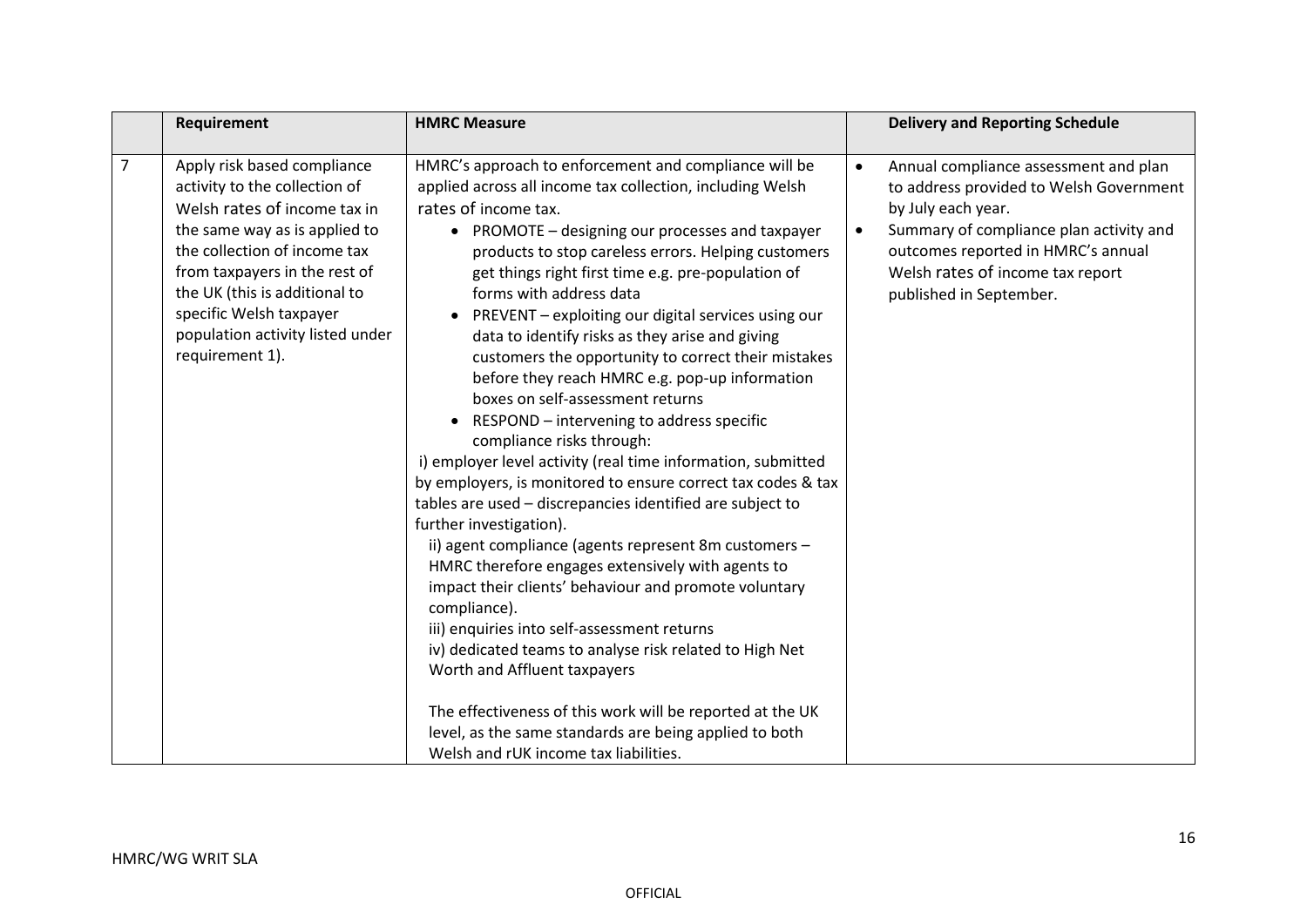## **NOTES**

\*\* These measures relate solely to enquiries on Welsh taxpayer status. Numbers of Welsh rates of income tax specific enquiries (i.e. those regarding taxpayer

status) are likely to be significantly lower than general income tax enquiries (i.e. those issues that potentially affect Welsh and rUK taxpayers equally), and therefore the potential for higher volatility in the Welsh specific figures is higher than for whole of UK income tax enquiries. HMRC's quarterly UK performance reports include any contact made by Welsh taxpayers on any other issues including any contact made via i-forms. These are published on GOV.UK.

\*\*\* Recognising that this will be a process which will be developed as outturn data is collected and a better understanding of the relative trends of when liabilities associated with any particular tax year are collected (i.e. Self-assessment liabilities are only collected following the end of the tax year in question, and equally Welsh taxpayer status can only be stated with certainty following the end of the tax year).

## **GLOSSARY OF TERMS AND ABBREVIATIONS**

#### **'C' code**

To enable the PAYE system to operate correctly, HMRC sends employers an individual code made up of letters and numbers for every UK employee. These codes enable employers to deduct the right levels of income tax and national insurance contributions for each employee. A code prefixed by an 'C' (an Ccode) tells the employer that the employee is a Welsh taxpayer so income tax should be deducted from earnings using the rates and thresholds set by the Senedd.

### **Digitally exempt**

The vast majority of employers must send their payroll data to HMRC online. However, a small number of 'Digitally exempt' employers have the option of sending payroll submissions to HM Revenue and Customs (HMRC) either online or on paper. Guidance on who is eligible can be found at <https://www.gov.uk/guidance/find-out-which-employers-are-exempt-from-online-payroll-reporting> .

#### **PAYE**

The Pay As You Earn (PAYE) system is a method of paying income tax and national insurance contributions. Employers deduct, and pass to HMRC, tax and national insurance contributions from their employees' wages or occupational pension, before the wages or pensions are paid.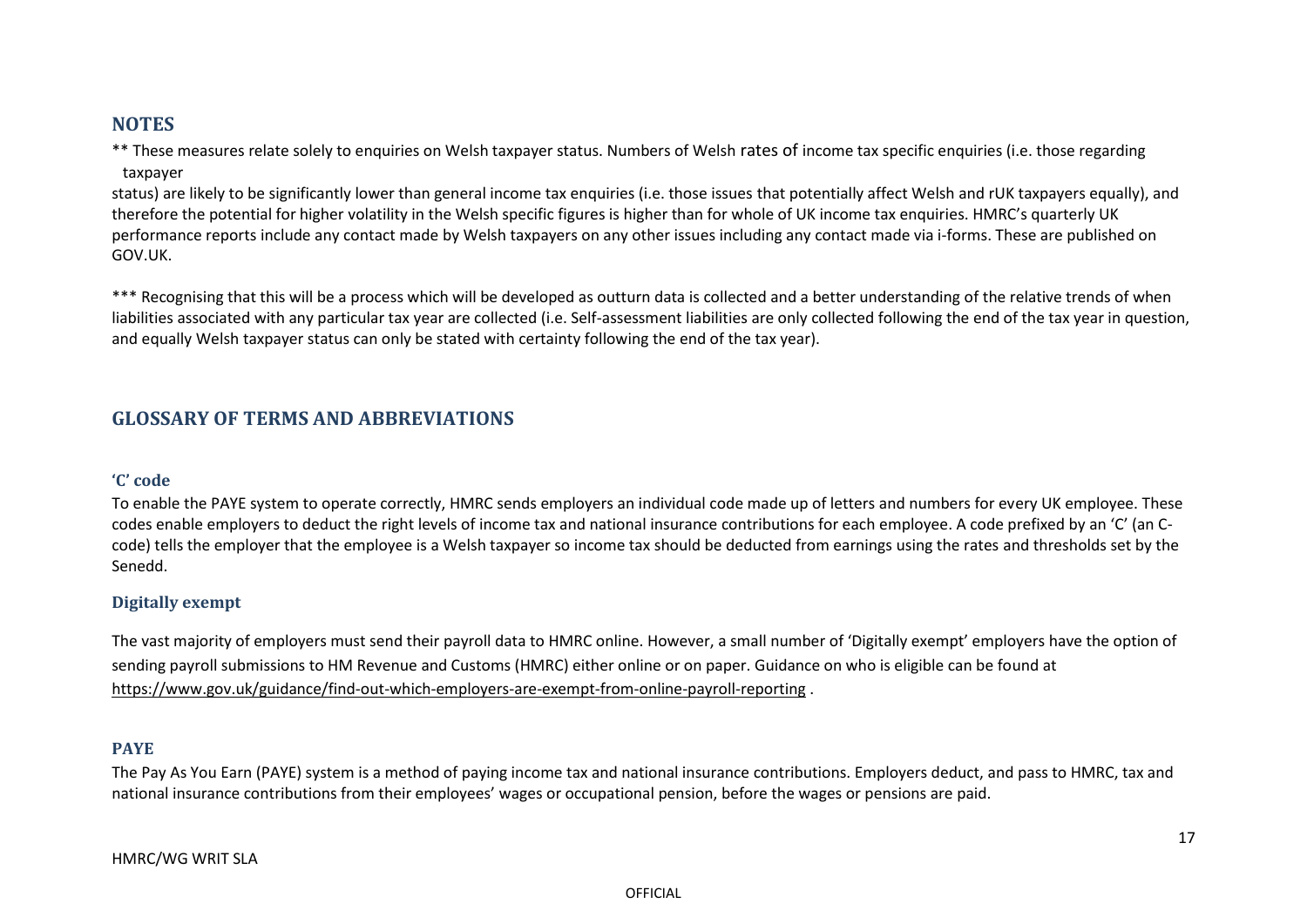**Self-Assessment** – Self-Assessment is a system of collecting taxes from those who do not contribute through PAYE, or who earn additional income apart from their main employment. Taxpayers self-assess their tax liability, and complete a tax return detailing the taxes due to HMRC and any reliefs that may apply to them.

#### **Welsh Address Flag Status**

Whether or not an individual is a Welsh taxpayer is decided by place of residence. Where it holds a Welsh address for an individual, HMRC therefore electronically marks (Welsh Address Flag) that record as Welsh - the mark/flag being removed or added if the individual moves into or out of Wales. If present and the individual is in employment, the mark/flag enables HMRC IT systems to automatically issue a PAYE 'C Code' letting the employer know that the employee is a Welsh taxpayer, so income tax should be deducted from earnings using the rates and thresholds set by the Senedd.

#### **SPI**

The Survey of Personal Incomes (SPI) is a set of income tax data, produced annually by HMRC from the information it holds on a large sample group of UK individuals. The SPI is used assess the potential impact of proposed changes to tax rates and thresholds in order to inform Ministerial decisions on tax policy. It is also used to provide summary information for the National Accounts that are prepared by the Office for National Statistics, in addition to providing information to Members of the Senedd, other Government Departments, companies, organisations and individuals.

#### **Public Use Tape income tax data for CY(-2)**

The Public Use Tape is an anonymised dataset based on the SPI, amended to ensure taxpayer confidentiality. HMRC makes the Public Use Tape publicly available to enable statistical research by organisations and individuals outside of HMRC. The SPI and therefore the Public Use Tape, are always drawn from the latest year for which HMRC has a full set of income tax data – in any given year this will always be the data from two tax years earlier (CY-2). This is due to the timeframe in which HMRC receives information from taxpayers (e.g. self-employed individuals do not have to make return of their income for a year until January  $31<sup>st</sup>$  of the following year).

#### **RTI**

Real Time Information (RTI) is the system through which employers send employee payroll information to HMRC at the same time as the employee is paid, usually monthly, rather than at the end of the tax year.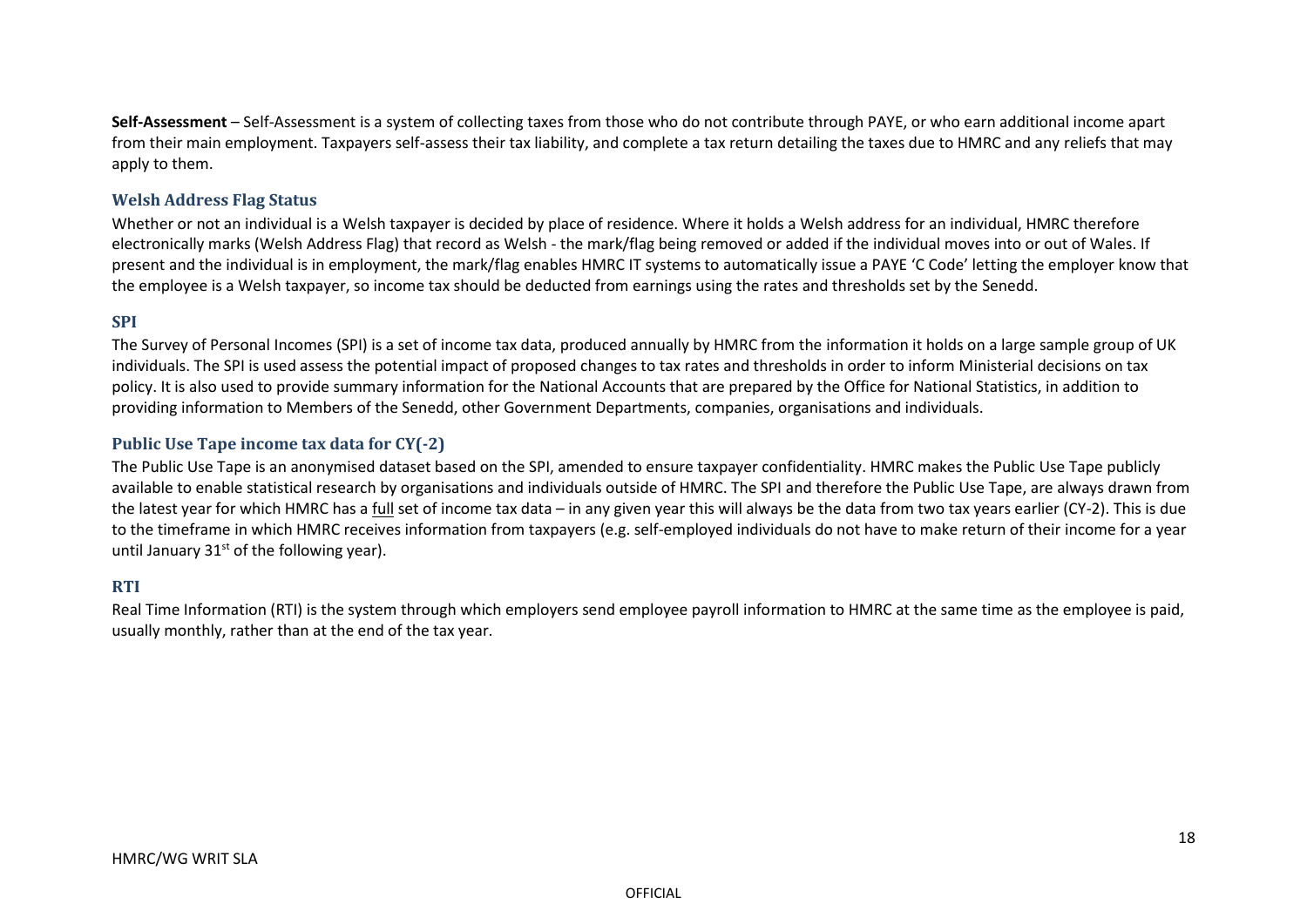# **ANNEX B: Operation of Welsh Rates of Income Tax Rechargeable Costs Framework**

### **Background and Purpose**

 $\overline{\phantom{a}}$ 

- 1. HMRC is responsible for the operation of Welsh rates of Income Tax as part of the UK Income Tax system. Under the [Fiscal Framework](https://gov.wales/sites/default/files/publications/2018-11/agreement-on-welsh-government-fiscal-framework.pdf) Agreement between the UK and Welsh Government, the Welsh Government will reimburse the HMRC for net additional costs wholly and necessarily incurred as a result of the implementation and administration of the Income Tax powers.
- 2. Under HMRC's Tax Devolution Programme and Projects, HMRC has made changes to its systems and processes to ensure the effective and efficient collection and management of Welsh rates of Income Tax. Associated with these changes are new and ongoing administrative costs to operate Welsh rates of income tax processes and systems.
- <span id="page-18-0"></span>3. The Memorandum of Understanding between HMRC and the Welsh Government sets out, at paras 4.1 to 4.3, which costs should be borne by HMRC and which costs should be borne by the Welsh Government<sup>1</sup>. This framework sets out the principles that HMRC will apply when identifying the administrative costs associated with the operation of Welsh Rates of Income Tax that will be recharged to the Welsh Government. HMRC will charge its services at full business cost, in line with HM Treasury policy (managing public money). Where costs are incurred under contract by third parties, including HMRC's IT supplier, these will be charged at-cost.<sup>2</sup>
- 4. It is a living document which will be kept up to date to reflect all known and anticipated administrative costs and should be read in conjunction with the Memorandum of Understanding and Service Level Agreement between HMRC and the Welsh Government.

<sup>1</sup> The Memorandum of Understanding can be found at: <https://beta.gov.wales/sites/default/files/publications/2018-11/welsh-rate-of-income-tax-mou.pdf>

<sup>2</sup> For more information see Managing Public Money,<https://www.gov.uk/government/publications/managing-public-money>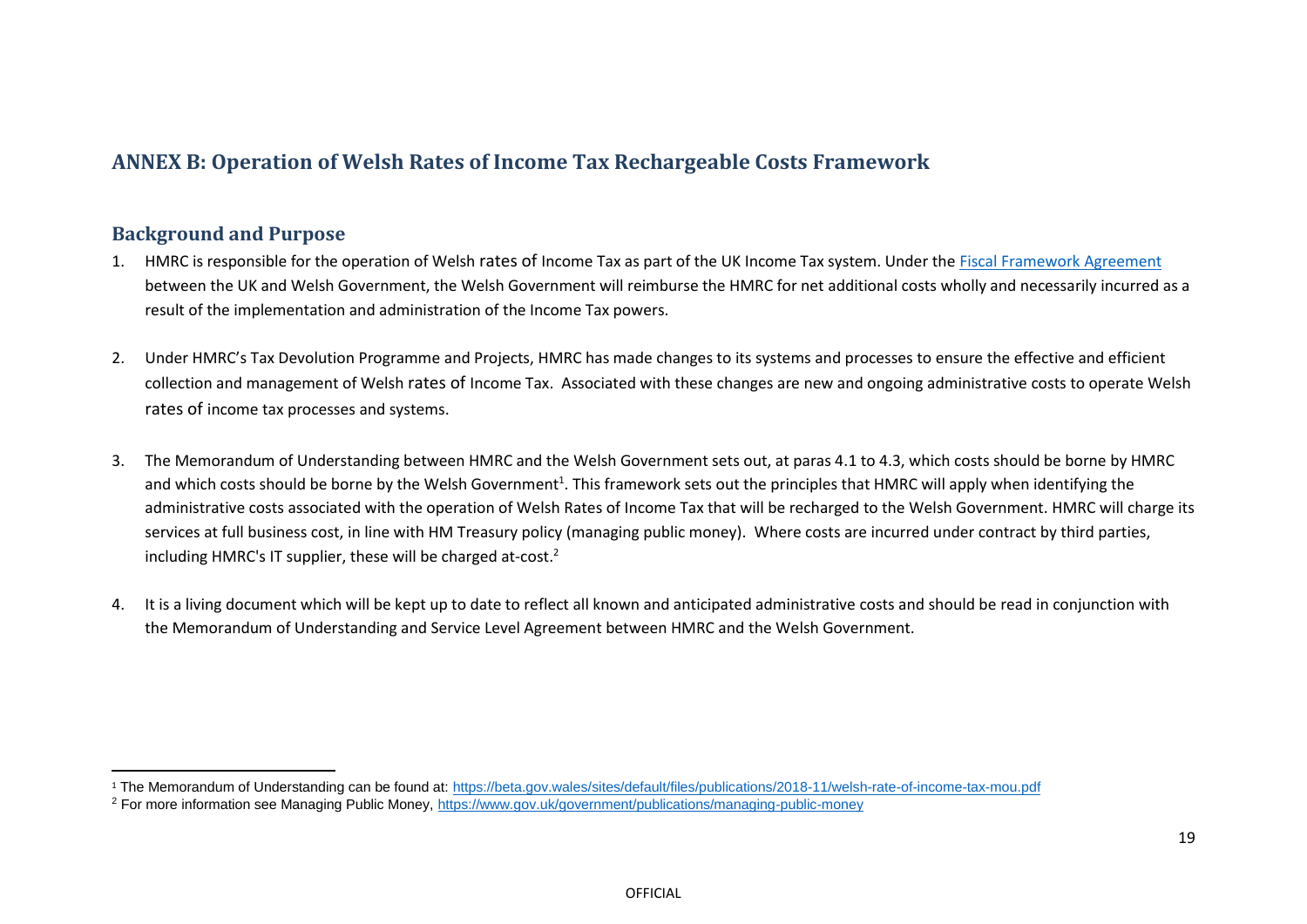## **Principle of Net Additional Costs**

5. HMRC will look to recharge the costs of elements that relate specifically to the administration of the Welsh income tax powers and not every cost related to the administration of the Income Tax system for Welsh taxpayers. In applying this principle, the rechargeable costs are, therefore, not replacing another cost relating to that taxpayer. This means these are additional costs and there is no saving to HMRC to net against.

#### **Examples of the net additional cost principle**

- Customer contact: HMRC get a wide range of calls from Welsh taxpayers, however, the vast majority of these would not be recharged to the Welsh Government. HMRC will recharge for calls from someone asking about their Welsh taxpayer status, but not the Welsh taxpayer customer who is calling to change their name.
- Customer outputs: HMRC issue P2 coding notices throughout each year to Welsh taxpayers. However, HMRC will only recharge the Welsh Government for the print and post costs where the P2 notice has been issued a result of the customer's change in status to or from a Welsh taxpayer, or as a consequence of an additional Welsh specific coding exercise. Therefore, the issue of annual codes or daily codes (other than because of the change of status) to Welsh taxpayers would not be recharged, as this is part of HMRC usual operating routines to support the tax system across the UK.

### **Recharging net additional costs**

6. HMRC will identify all products and work carried out to administer Welsh Rates of Income Tax and determine whether they meet the net additional costs principle prior to recharging of any associated costs to the Welsh Government. Change Control Boards (CCBs) will be held to consider products and work for which the cost exceeds £50k. At these CCBs, HMRC will set out the rationale for the costs, and the Welsh Government will have the opportunity to challenge HMRC on the proposed expenditure. .

7.

HMRC will collate and be able to provide the relevant supporting data to assure the accuracy of the charges being levied and, where appropriate, set out how these costs relate to the requirements in the SLA. The Welsh Government has the right to request and query the supporting data. Monthly meetings will take place to review the costs of the previous month and compare them to the forecast, and the WRIT Board will approve the quarterly finance reports before an invoice is raised for the administration costs.

8. HMRC will provide a forecast of the annual administrative costs to the Welsh Government at the end of Q3 for the following financial year to assist the Welsh Government with their budget-setting processes. This will be an indication only as it will not include any bespoke requests, subsequent tasks identified or cessation of existing tasks during the course of the following year. Changes that will affect future years will be reflected in the next annual forecast.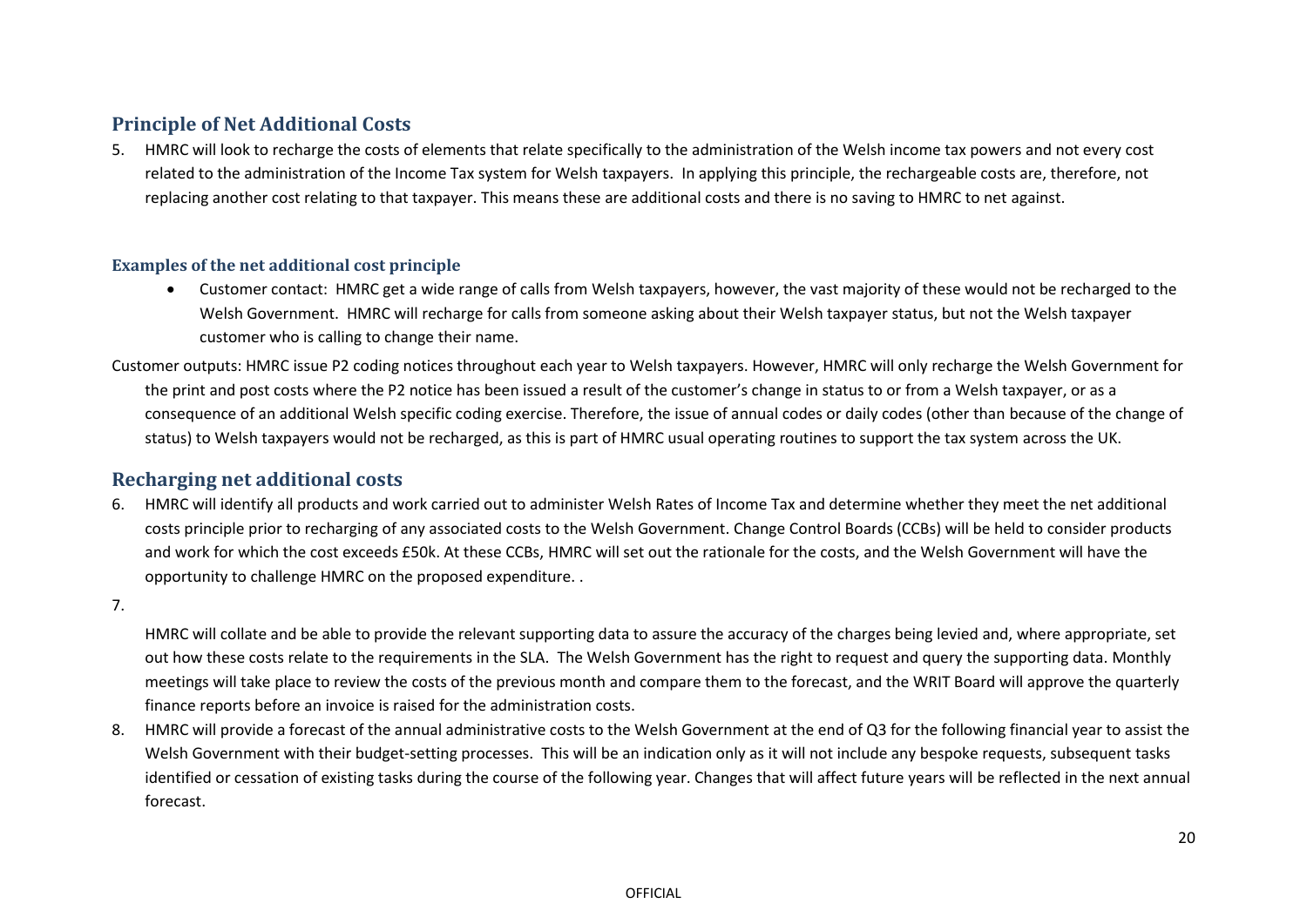- 9. Throughout any one financial year there will be routine activities which happen once, as well as activity which will carry on throughout the year. In addition to this there may be requests from the Welsh Government which result in additional, bespoke activity.
- 10. Operational Business Areas tasks can result in peaks of work or a small additional resource on an ongoing basis. HMRC will assess the number of annualised FTE, (or part of an FTE) that is required to perform these tasks and the most cost effective way HMRC resource can be allocated– e.g. HMRC can 'flex' staff in to deal with specific peaks of work or identify part of an existing FTE resource for a few hours per week across the full year. All HMRC staff resource working on Welsh rates of income tax tasks that have been identified as attracting net additional costs, however, will be required to record the time taken on these tasks and it is this that will be used to calculate the cost recharged to the Welsh Government. This is in line with the charging mechanism for staffing resource that HMRC has in place with other government departments.
- 11. Some net additional costs will be governed by existing commercial contracts that HMRC has with external IT suppliers, e.g. IT Service Lines, print & post costs, IT change requests. HMRC, however, are committed to ensuring value for money and price competitiveness by awarding short term contracts and putting out to tender as and when current contracts come to a close. HMRC will provide the Welsh Government with documentation to support these costs while protecting the commercial confidentiality of any third party e.g. a redacted copy of the IT Supplier documentation. The Welsh Government bears the financial risk, in the unlikely event that the scope of work changes and/or unforeseen complexity of the IT delivery by the IT supplier.

### **Instances where net additional cost may not be recharged**

- 12. HMRC will recharge the Welsh Government for net additional costs that it can identify and validate in line with the terms of the SLA. However, HMRC will take a pragmatic approach to collecting data required to identify rechargeable costs to ensure that any charging mechanism is in itself not too costly to maintain.
- 13. There may also be instances where HMRC can identify costs but due to the low level of volumes it will be more onerous and costly to collect the evidence. HMRC would not be seeking recharge in these circumstances as it would fall below a de minimis level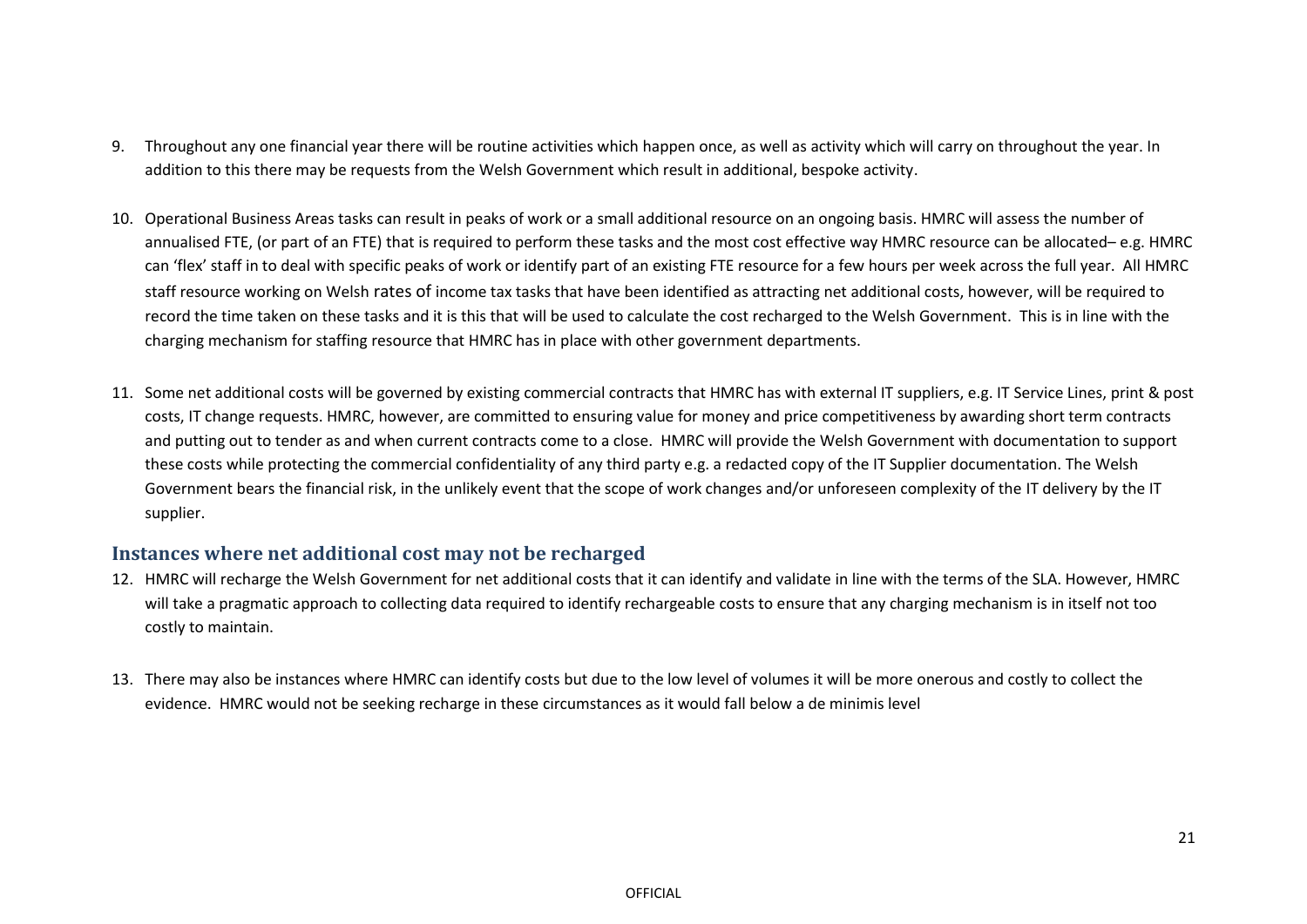#### **Example of where a net additional cost may not be recharged**

• Customer contact: HMRC collect information on call types via tagging within the automated telephony system (an interactive voice recognition system that incoming calls are channelled through based on what the caller states their query is concerning). In this way, direct queries relating to status can easily be uniquely identified and attract a cost to the Welsh Government. However, some calls relating to Welsh rates of Income Tax status will come through under a different tag or as part of a wider call e.g. self-assessment. For these types of calls, the telephony system would not identify them as a Welsh rates of Income Tax call, nor would it be possible to manually identify the amount of time incurred on the element of the call relating to Welsh rates of income tax. Therefore, HMRC would not be seeking to recharge in these cases.

### **Cost drivers and charging mechanisms**

- 14. Below is a table of identified categories of work associated with costs for administering Welsh rates of income tax and the agreed types of charging mechanisms which will be used to validate and calculate the costs. The range of mechanisms reflects the diversity of the tasks, including HMRC staff resource recording time on task, as well as bespoke IT Change Requests being raised and impacted by HMRC IT Suppliers. A more detailed list will be maintained which identifies each administrative task undertaken by HMRC, including an agreed assessment of which charging mechanism will be applied.
- 15. Both the types of charging mechanisms and the list of individual tasks being charged against will be subject to change where new tasks are identified or a change in the charging mechanism emerges.
- 16. HMRC and the Welsh Government will work together to ensure that the table below (and the separate associated detailed list of tasks) is kept up to date and agreed.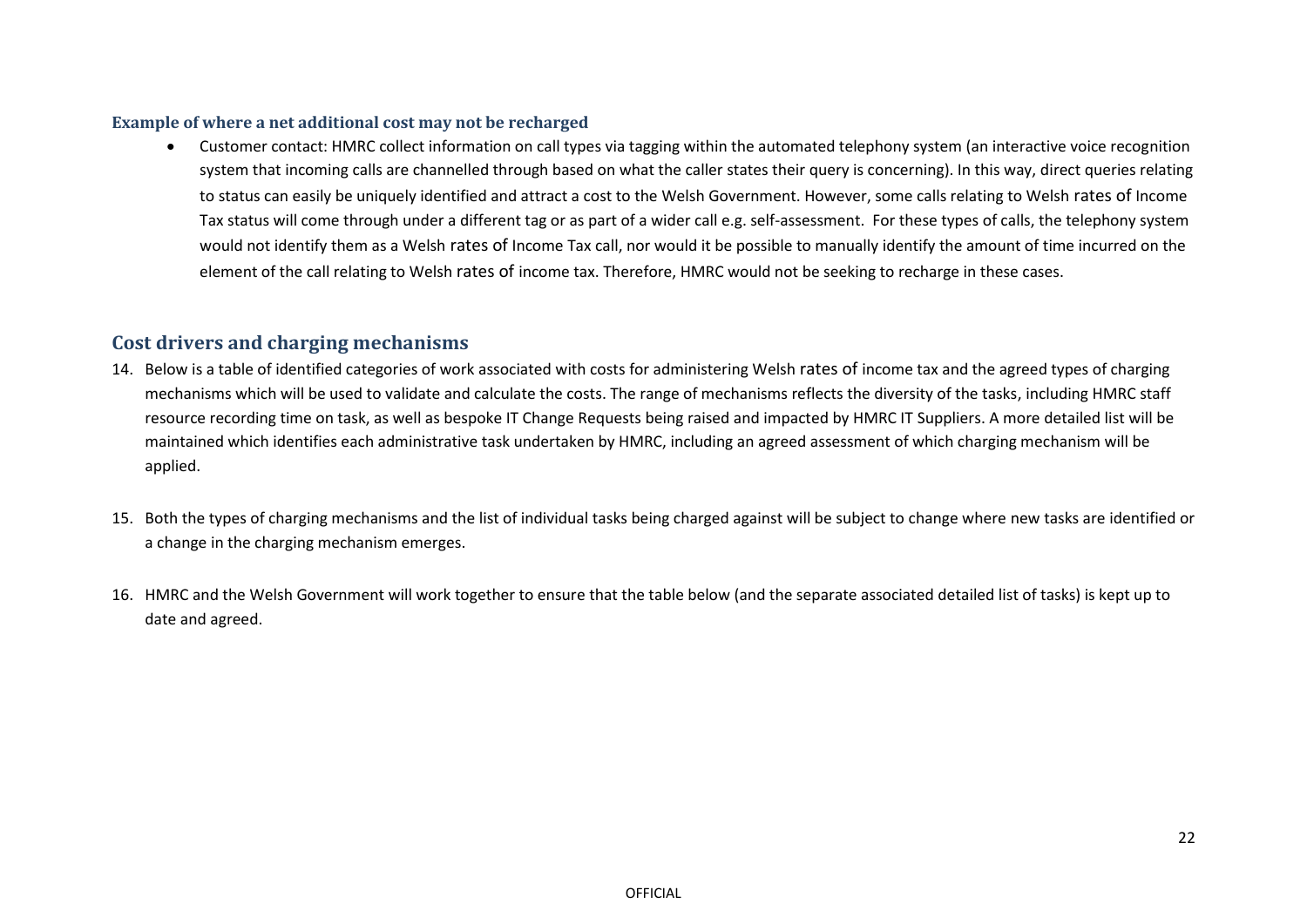| <b>Cost Category</b>                                                                                                                                                        | <b>Additional cost driver</b>                                 | <b>HMRC Validation and Evidence of costs incurred</b>                                                                                                                                                                                                                                                                                                                                                                                                                                                                                                                                                                                                                                      |
|-----------------------------------------------------------------------------------------------------------------------------------------------------------------------------|---------------------------------------------------------------|--------------------------------------------------------------------------------------------------------------------------------------------------------------------------------------------------------------------------------------------------------------------------------------------------------------------------------------------------------------------------------------------------------------------------------------------------------------------------------------------------------------------------------------------------------------------------------------------------------------------------------------------------------------------------------------------|
| <b>Telephone Contact</b><br><b>HMRC Resource - Call time average</b><br>Customer<br>Contact<br>$\bullet$<br>Welsh taxpayer status).<br>$\bullet$<br>time used.<br>$\bullet$ |                                                               | HMRC's interactive telephony service captures number of calls with tagged words (e.g.<br>The number of calls is multiplied by the average call time to provide the overall amount of<br>Calculated time will be multiplied by full business costs and charged on that basis.                                                                                                                                                                                                                                                                                                                                                                                                               |
|                                                                                                                                                                             | Written<br>correspondence,<br>including Complaint<br>handling | <b>HMRC Resource Time Recording</b><br>HMRC record the number of written contacts/complaints received concerning Welsh<br>$\bullet$<br>taxpayer status using either an IT Work Management Item, if created, or a manual record.<br>Staff time taken to deal with each item will be recorded and notified to the finance team.<br>$\bullet$<br>Charging will be based on the full business costs and time taken.<br>$\bullet$                                                                                                                                                                                                                                                               |
|                                                                                                                                                                             | Compliance case<br>handling                                   | <b>HMRC Resource Time Recording</b><br>HMRC record the number and type of compliance cases concerning Welsh rates of income<br>$\bullet$<br>tax using either an IT Work Management Item, if created, or a manual record.<br>The number of cases of each type will be multiplied by its average case handling time to<br>$\bullet$<br>provide the overall amount of time used.<br>Calculated time will be multiplied by the full business costs and charged on that basis.<br>$\bullet$                                                                                                                                                                                                     |
| Maintenance of<br>Welsh rates of<br>Income Tax<br>(systems and<br>processes)                                                                                                | Annual non-IT supplier<br>activities                          | <b>HMRC Resource Time Recording</b><br>Annual Maintenance will cover a variety of activities designed to maintain the integrity of<br>the Income Tax system.<br>These costs may cover activities such as updating specific guidance, postcode maintenance,<br>$\bullet$<br>changes to tax tables, data analysis and compliance work.<br>Staff time taken will be recorded and provided to Finance Team.<br>$\bullet$<br>Calculated time will be multiplied by the full economic costs and charged on that basis<br>$\bullet$<br>Charges will only be raised for those activities relating solely to Welsh rates of income tax<br>$\bullet$<br>with description of output/outcome provided. |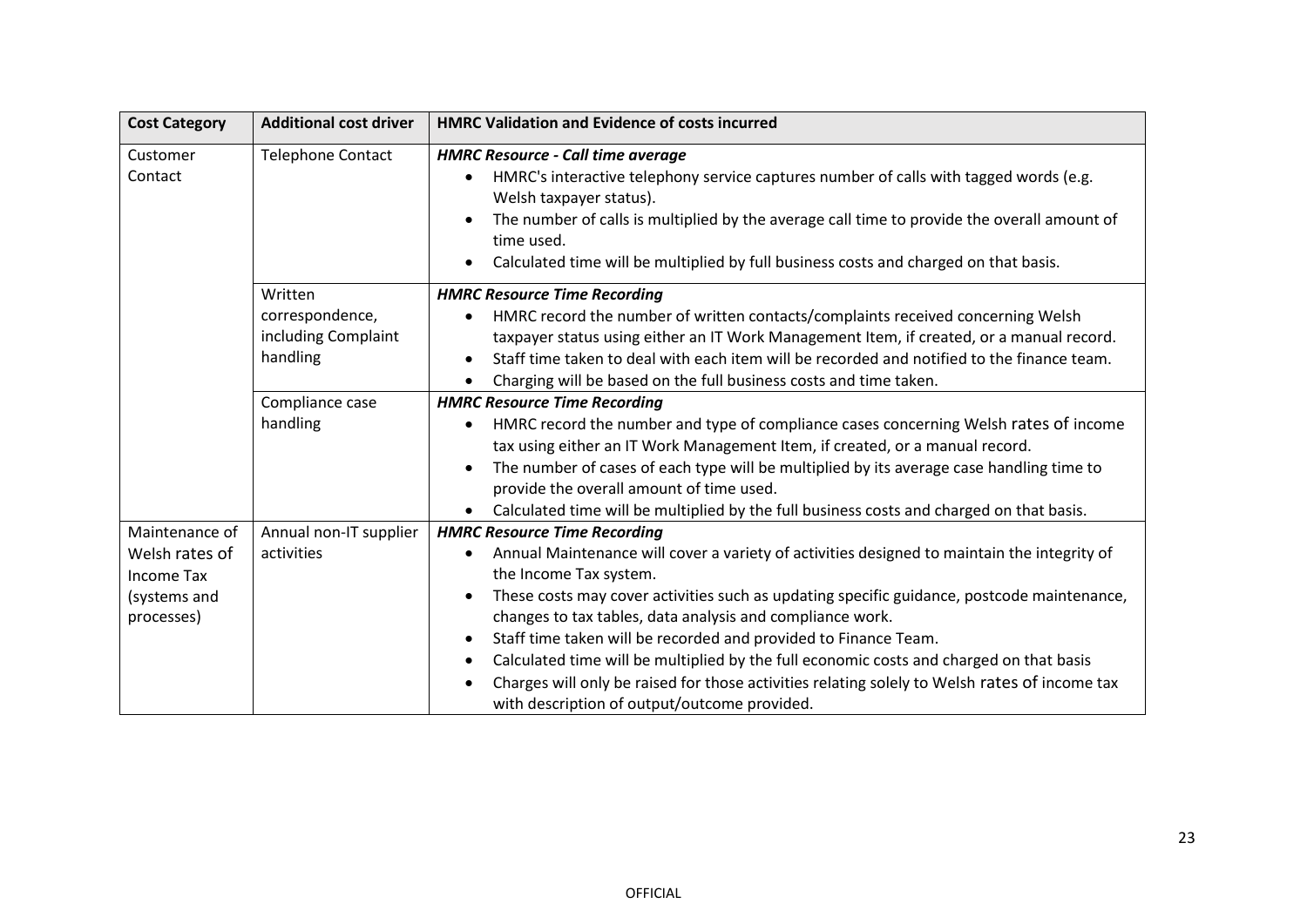| <b>Cost Category</b>                                                                | <b>Additional cost driver</b>                                                     | <b>HMRC Validation and Evidence of costs incurred</b>                                                                                                                                                                                                                                                                                                                                                                                                                                                                                                                                                                                     |
|-------------------------------------------------------------------------------------|-----------------------------------------------------------------------------------|-------------------------------------------------------------------------------------------------------------------------------------------------------------------------------------------------------------------------------------------------------------------------------------------------------------------------------------------------------------------------------------------------------------------------------------------------------------------------------------------------------------------------------------------------------------------------------------------------------------------------------------------|
| Maintenance of<br>Welsh rates of<br>Income Tax<br>(systems and<br>processes) (ctd.) | IT supplier impacts -<br>Service lines                                            | <b>IT Supplier Contractor Invoices</b><br>HMRC challenge all IT supplier costs to ensure they are in line with agreed contracts.<br>$\bullet$<br>SO2 Service lines - Costs relating to Business Applications, Support and Maintenance<br>$\bullet$<br>Initial 5 year estimate provided during Final Supplier Proposals discussions.<br>$\bullet$<br>Identification of specific Welsh rates of Income Tax lines (currently 11)<br>$\bullet$<br>HMRC will receive the actual costs incurred from the IT Supplier against these lines and<br>$\bullet$<br>recharge these costs.                                                              |
|                                                                                     | IT supplier impacts -<br>Change requests                                          | <b>IT Supplier Contracts Invoices</b><br>HMRC challenge all IT supplier costs to ensure they are in line with agreed contracts.<br>$\bullet$<br>Any annual maintenance activity or bespoke requests that require an IT changes will go<br>$\bullet$<br>through the Change Request process.<br>An IT impact will be raised, and the formal impact information and estimate costs will be<br>shared with the Welsh Government to reach agreement on whether to proceed with the<br>change.<br>HMRC will receive invoices on actual costs incurred from the IT Supplier against the Change<br>Request deliverables and recharge these costs. |
| <b>HMRC Welsh</b><br>taxpayer<br>outputs                                            | P2 and P9 coding<br>notices                                                       | <b>Print and Post costs</b><br>HMRC will record numbers of coding notices generated as the result of a change of Welsh<br>$\bullet$<br>taxpayer status.<br>Detail of the actual print and post costs relating to these numbers will be provided by the<br>$\bullet$<br>PAYE process team to the Finance team.<br>Charging will be based on these actual costs in line with existing HMRC contract for these<br>services/ HMRC will receive invoices on actual costs incurred from the third party provider<br>and the Welsh Government will be recharged.                                                                                 |
| Other<br>administrative<br>costs not<br>included in the<br>full business<br>costs   | Other administrative<br>costs, such as, travel<br>and subsistence and<br>training | HMRC Administrative Costs not included in full business costs<br>HMRC will record T & S expenses and recharge the costs to the Welsh Government.<br>$\bullet$<br>HMRC will record relevant training costs and will recharge to the Welsh Government.                                                                                                                                                                                                                                                                                                                                                                                      |